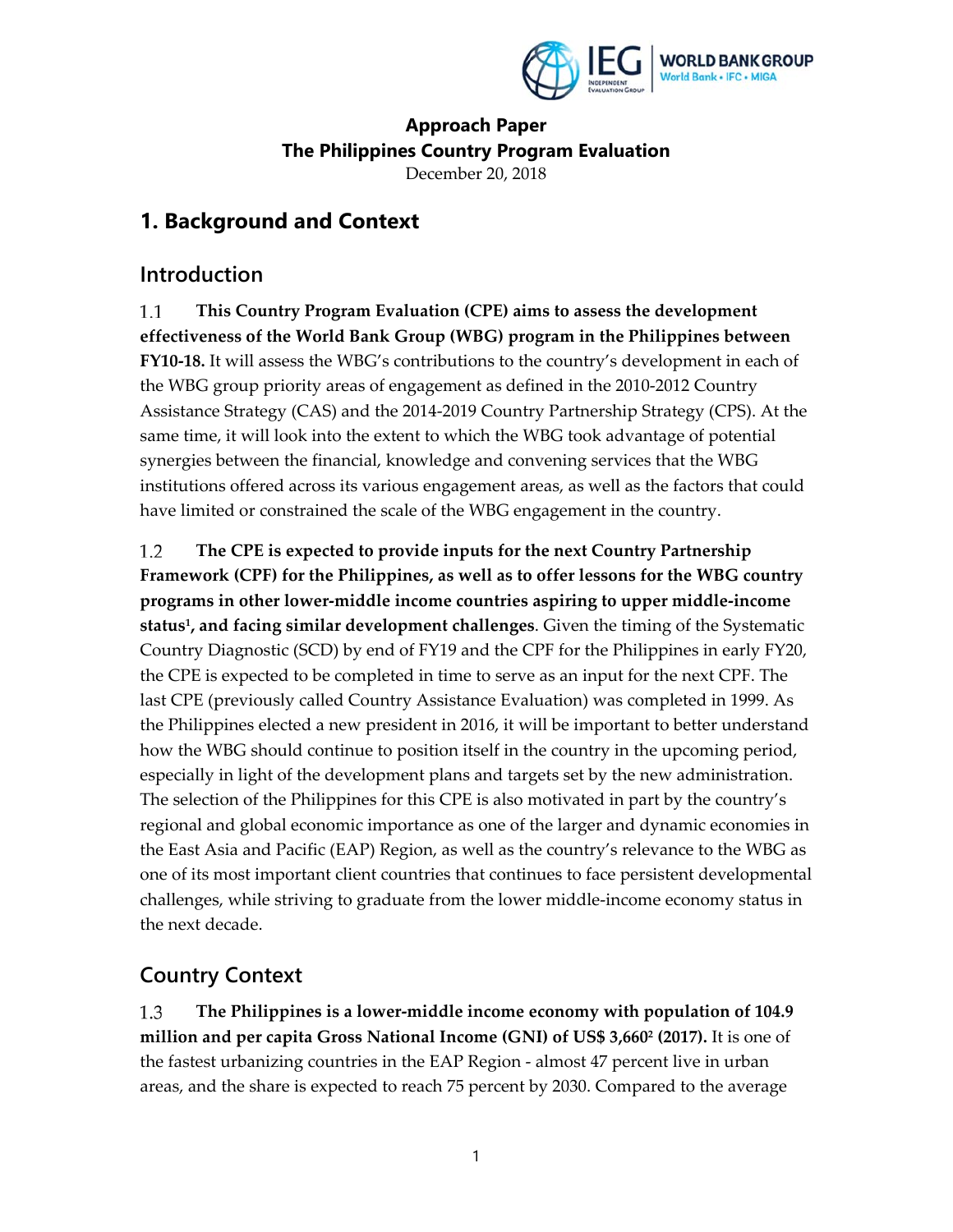

GNI per capita of the EAP economies, the country is only at 35 percent of the average (US\$ 10,170) and at half (53 percent) of the EAP group excluding the high‐income economies (US\$ 6,987) (Table1.1). An aspiring upper middle‐income economy, the Philippines has a high national poverty rate of 21.6 percent (2015), with roughly one in five Filipinos living in poverty. A natural disaster hotspot, challenged by frequent deadly typhoons, tropical storms, and earthquakes causing serious economic and social losses, the Philippines ranks 113<sup>th</sup> in the world in terms of Human Development Index (HDI). In addition to natural disasters, the Philippines has been affected by internal unrest, predominantly in the Mindanao region in the south of the country. Efforts undertaken in recent years by the Government of the Philippines (GOP), with the support of the international community, including the WBG, have accelerated the prospects for peace and sustainable development in the region.

| <b>Indicators</b>                                 | <b>Philippines</b> | EAP               | World    |
|---------------------------------------------------|--------------------|-------------------|----------|
|                                                   |                    | Average 2008-2017 |          |
| GDP growth (annual %)                             | 5.6                | 4.3               | 2.4      |
| GNI per capita, Atlas method (current<br>US\$)    | 2,992.0            | 8,665.5           | 10.064.2 |
| Life expectancy at birth, total (years)           | 68.6               | 74.7              | 71.2     |
| Mortality rate, infant (per 1,000 live<br>births) | 23.8               | 16.2              | 34.3     |
| School enrollment, secondary (%<br>gross)         | 85.5               | 85.2              | 73.3     |
| School enrollment, tertiary (% gross)             | 31.7               | 33.4              | 32.1     |
| Population growth (annual %)                      | 1.6                | 0.7               | 1.2      |

### **Table 1.1 Selected Economic and HD indicators**

*Source:* WB World Development Indicators DataBank 9/21/18

**At the beginning of 2010, the Philippines was experiencing persistently high** 1.4 **rates of poverty and vulnerability along with sluggish progress toward the Millennium Development Goals (MDGs).** Despite a high and sustained economic growth, a 2.9 percent increase in the poverty rate was registered in 2006, effectively returning the country to the same poverty rate it had in 2000 (World Bank 2018b). Many Filipinos were living just above the poverty line, moving in and out of poverty due to vulnerability to shocks.

1.5 **Robust growth after 2010 has helped to reduce the national poverty rate.** The Philippine economy was among the few in the EAP region that managed to avoid contracting following the 2008 global financial crisis, due to limited exposure to international security markets, low dependence on exports, resilient domestic consumption, remittances from the millions of Filipinos living and working abroad, and a rapidly growing service industry. Over 2006–2015, annual GDP growth averaged 5.4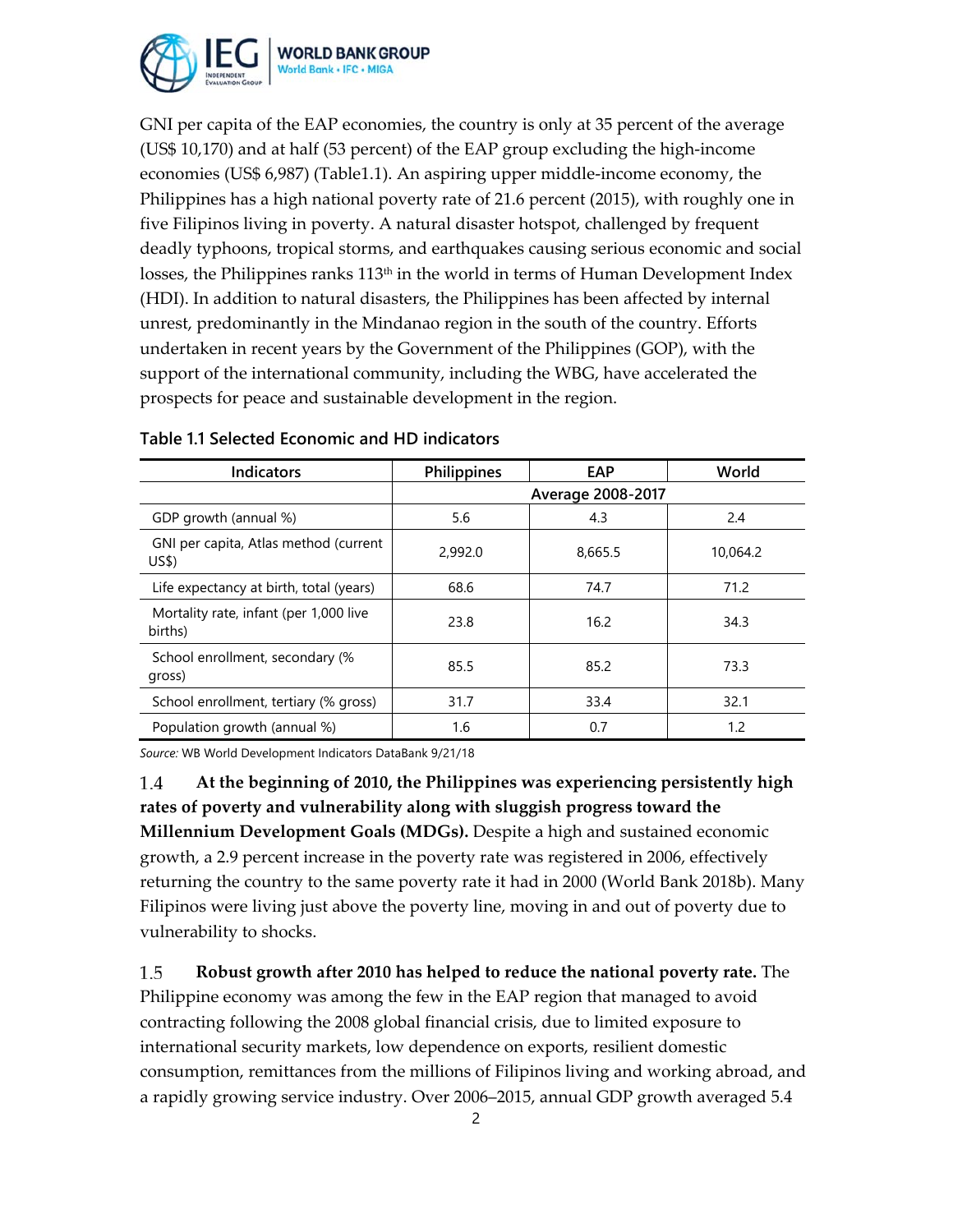

percent, up from 4.1 percent in 1996–2005 and 3.4 percent in 1986–1995 (Figure 1.1) With the population growing at a relatively rapid 1.6 percent a year, this amounts to about 3.8 percent in per capita GDP growth. The pace of poverty reduction has picked up as well (albeit not significantly). The national poverty rate fell to 21.6 percent in 2015 compared to 26.6 in 2006, declining by an average of 1.2 percentage points per year over 2012–2015 compared with 0.6 percentage points per year over 2006–2015 (World Bank 2018b).

1.6 **Despite the generally good economic performance, poverty remains high and the pace of poverty reduction has been slow compared with other East Asian countries.** Between 2006 and 2012, the Philippines poverty rate, as measured by the international poverty line (US\$1.90/day), declined only 0.9 percentage points per year compared to 2–2.5 percent in China, Indonesia, and Vietnam, and, as measured by the lower‐middle‐income‐class poverty line (US\$3.20/day), it declined only 1.3 percentage points per year, compared with 3–5 percentage points for the same three countries (see Table 1.2).

**According to the WBG CPS 2015, the Philippines fares well on gender equality** 1.7 **and has recorded gains in the political participation of women; however, challenges remain related to the attainment of key MDGs affecting women and women's participation in the labor market.** The 2017 World Economic Forum (WEF) Global Gender Gap Report ranks the Philippines 10th out of 144 countries. School enrollment rates for girls and other education indicators surpass those of boys. Despite the fact that the structures and systems of political parties tend to be male dominated, there has been a marked increase in the number of women elected to the House of Representatives and in the number of female mayors. Yet, while employment and unemployment rates for men and women are roughly the same, only about half of women participate in the labor force, compared to almost 80% of men. Further, women dominate in traditional, socially ascribed careers—household work, education and health care.

1.8 **Macroeconomic management has also improved since 2010, and financial stability has increased3**. The GOP has managed to control both the inflation rate and budget deficits largely within the target ranges, although since June 2018 inflation accelerated beyond the BSP<sup>4</sup> target range of 2-4 per cent. According to IMF data, the overall nonfinancial public sector net debt declined from 53 percent of GDP in 2012 to around 43 percent in 2017. Total external debt was reduced as well. With sustainable deficit levels and a steadily declining debt to GDP ratio, market confidence has been strengthened. All three major credit agencies have upgraded the country's sovereign credit ratings to investment grade in 2013 with a further upgrade to one notch above investment grade by both  $S\&P$  and Moody's in 2014.<sup>5</sup> A similar upgrade by Fitch took place in December 2017.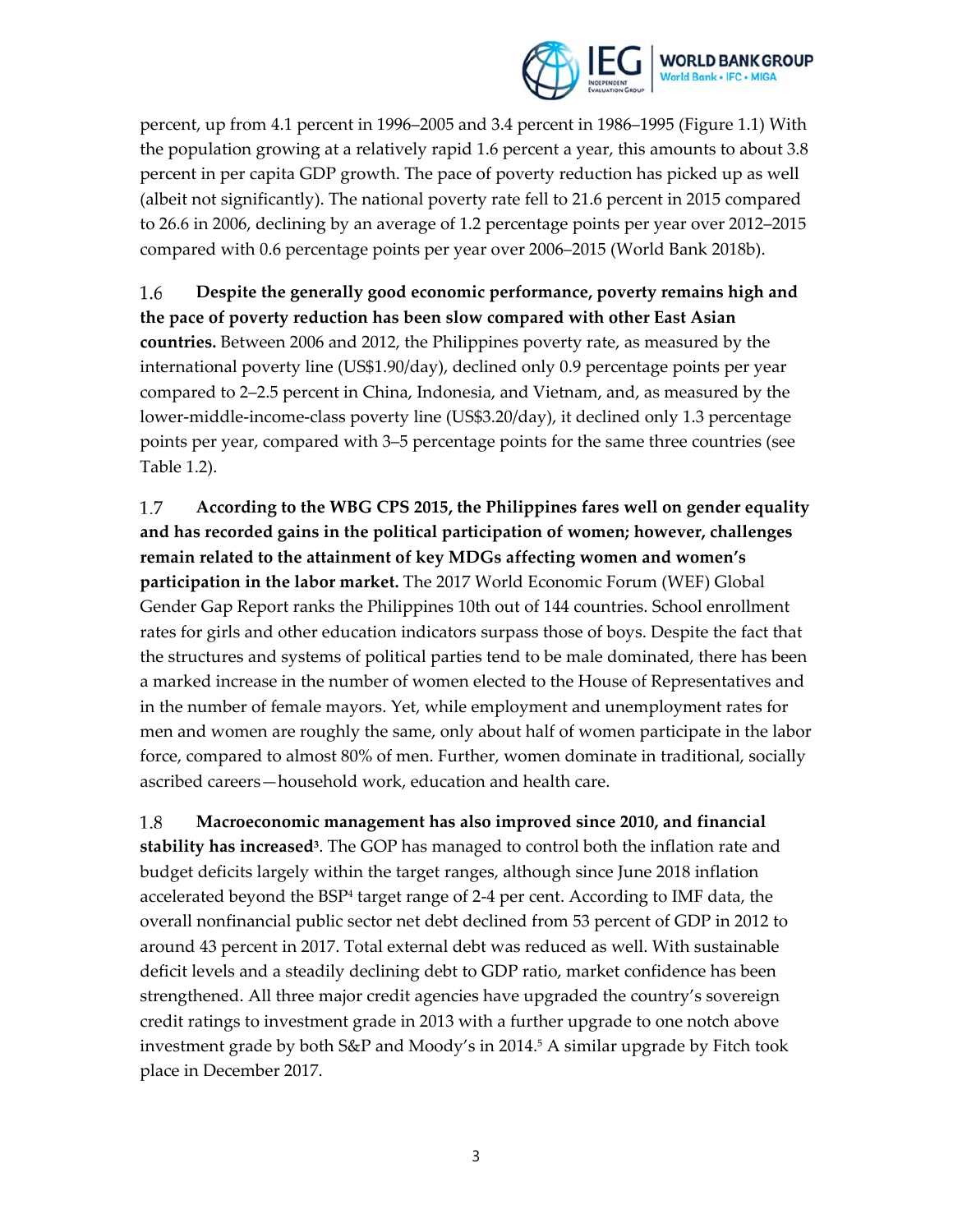

|                    | US\$1.90/day<br>(international poverty line) |     |                | US\$3.20/day<br>(lower-middle-income-class<br>poverty line) |                            |     |
|--------------------|----------------------------------------------|-----|----------------|-------------------------------------------------------------|----------------------------|-----|
| Country            | Decline per<br>2015b<br>2006a<br>year        |     | 2015b<br>2006a |                                                             | <b>Decline</b><br>per year |     |
| <b>Philippines</b> | 14.5                                         | 6.6 | 0.9            | 38.4                                                        | 27.0                       | 1.3 |
| Thailand           | 0.7                                          | 0.0 | 0.1            | 6.2                                                         | 1.1                        | 0.7 |
| China              | 18.8                                         | 1.9 | 2.4            | 43.5                                                        | 20.2                       | 3.3 |
| Vietnam            | 19.5                                         | 2.8 | 2.1            | 51.3                                                        | 11.6                       | 5.0 |
| Indonesia          | 27.5                                         | 7.5 | 2.2            | 65.6                                                        | 34.0                       | 3.5 |

### **Table 1.2 Poverty Rate in Selected East Asian Countries**

*Source*: World Bank 2018b. Staff estimates. Data for Thailand are for 2006 and 2013, for China 2005 and 2012, for Vietnam 2006 and 2014.

Note: The Philippines uses income as the welfare measures, other countries use consumption.

## **Main Challenges**

1.9 **Based on the initial review of the WBG6 and external sources, the main factors that seem to have been holding the Philippines back compared to many other East Asian countries could be summarized as follows**: (i) the slower pace and less pro‐poor pattern of growth compared to many other East Asian countries; (ii) high inequality of income and wealth; (iii) adverse impacts of climate‐related natural disasters and presence of armed conflicts; (iv) rapid urbanization, population growth, and infrastructure gaps; (v) governance problems, including difficult business climate and inadequate regulatory environment.

1.10 *Less pro‐poor growth*: **Despite consistently positive economic growth trends, the Philippines is lagging the top economic performers in the region, including on narrowing the significant income inequality.** The annual growth rates of GDP and GDP per capita in the Philippines—around 5.5 percent and 3.6 percent respectively in 2006–2015— place the Philippines tenth in the East Asia Region, with annual growth rates 4–5 percentage points lower than in China, the region's top performer. Moreover, data from household surveys show even slower growth in household income per capita (on average, only 1.6 percent per year). Less than 10 percent of the country's population has made it to the global middle class, and more than 10 percent of Filipinos remain vulnerable to falling into poverty. High‐performing East Asian countries built booming manufacturing sectors that provide large numbers of labor‐intensive jobs, absorbing the surplus low-skilled labor from agriculture and providing them significantly higher wage income. The Philippines has not fully developed a manufacturing base, with growth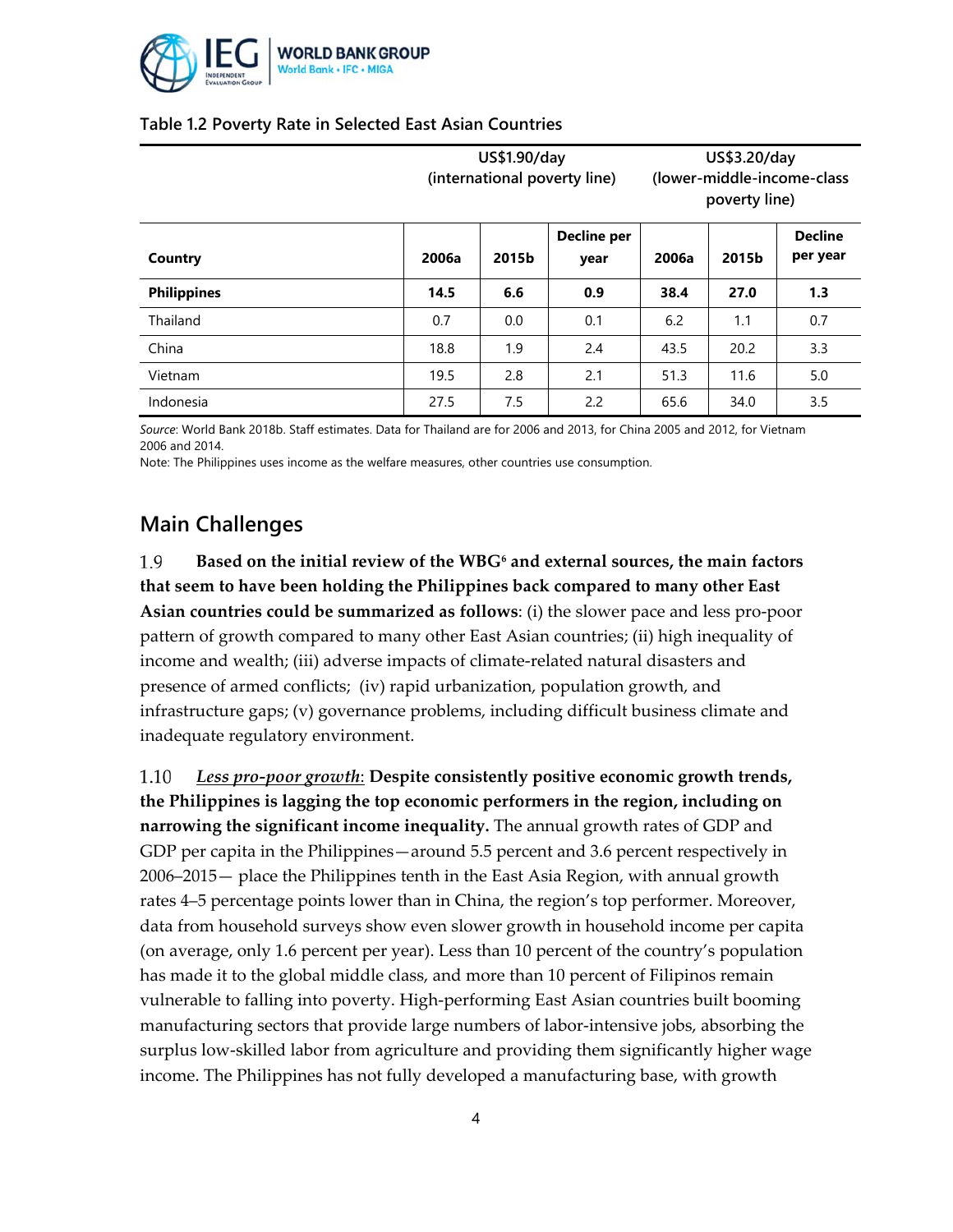

concentrated in the services sectors, placing the country at a significant disadvantage. For many other East Asian countries faster growth in agricultural productivity has also been a key driver of poverty reduction. Agriculture, which employs most poor people in the Philippines, has experienced minimal growth in the past decade, contributing to GDP growth by an average of 0.2 percentage points (compared to 1.9 percentage points for industry and 3.4 percentage points for services) over the period of 2006‐15.

1.11 *High inequality of income, wealth, and opportunities:* **The Gini coefficient in the Philippines has hovered around 45 percent over the past decade.** The Credit Suisse Wealth Report estimates that the top 1 percent owned more than half of the nation's wealth, the fourth highest after the Russian Federation, Turkey, and Hong Kong, SAR China. This high concentration of wealth may have contributed to strong vested interests in the status quo by hindering acceptance of the reforms needed to prompt more inclusive growth and faster poverty reduction. Differences in the quality of human resources, and in the incomes individuals and households can earn, drive a large degree of the inequality of outcomes in the Philippines.

*Conflict and Natural Disasters:* **Protracted conflict has also exacted a toll on** 1.12 **the local economy, pushing vulnerable groups into poverty and jeopardizing long‐ term human capital development**. The conflict‐affected Autonomous Region in Muslim Mindanao (ARMM) is the poorest region in the country, with a poverty incidence of over 50 percent against the national average of 21.6 percent. The ten poorest provinces in the country are considered either conflict‐affected or vulnerable to conflict. The confluence of weak governance, conflict and related gang violence and migration significantly affects the level and quality of initial human capital endowments of conflict‐affected regions in Mindanao. The two aspects of the peace process include the two breakthroughs in the peace talks between the government and the Moro Islamic Liberation Front (MILF) – namely, signing of the Framework Agreement on the Bangsamoro (FAB) in 2012 and signing of the Comprehensive Agreement on the Bangsamoro (CAB) in 2014.

**Repeated and increasingly frequent natural disasters are undermining poverty** 1.13 **reduction in the Philippines**. The Philippines is the third most vulnerable country to natural hazards in the world and the  $14<sup>th</sup>$  most affected by adverse impacts due to climate change.7 Natural disasters have caused an estimated US\$ 23 billion in losses and damages in the Philippines since 1990. The same level of asset loss affects poor and marginalized people far more than their wealthier neighbors because their livelihoods depend on fewer assets and their consumption is closer to subsistence levels. This reduces the earning ability and capabilities of the affected populations and traps people in poverty. On average, more than a million Filipinos are impoverished each year by natural disasters. However, there was little attention to address ex-ante preparedness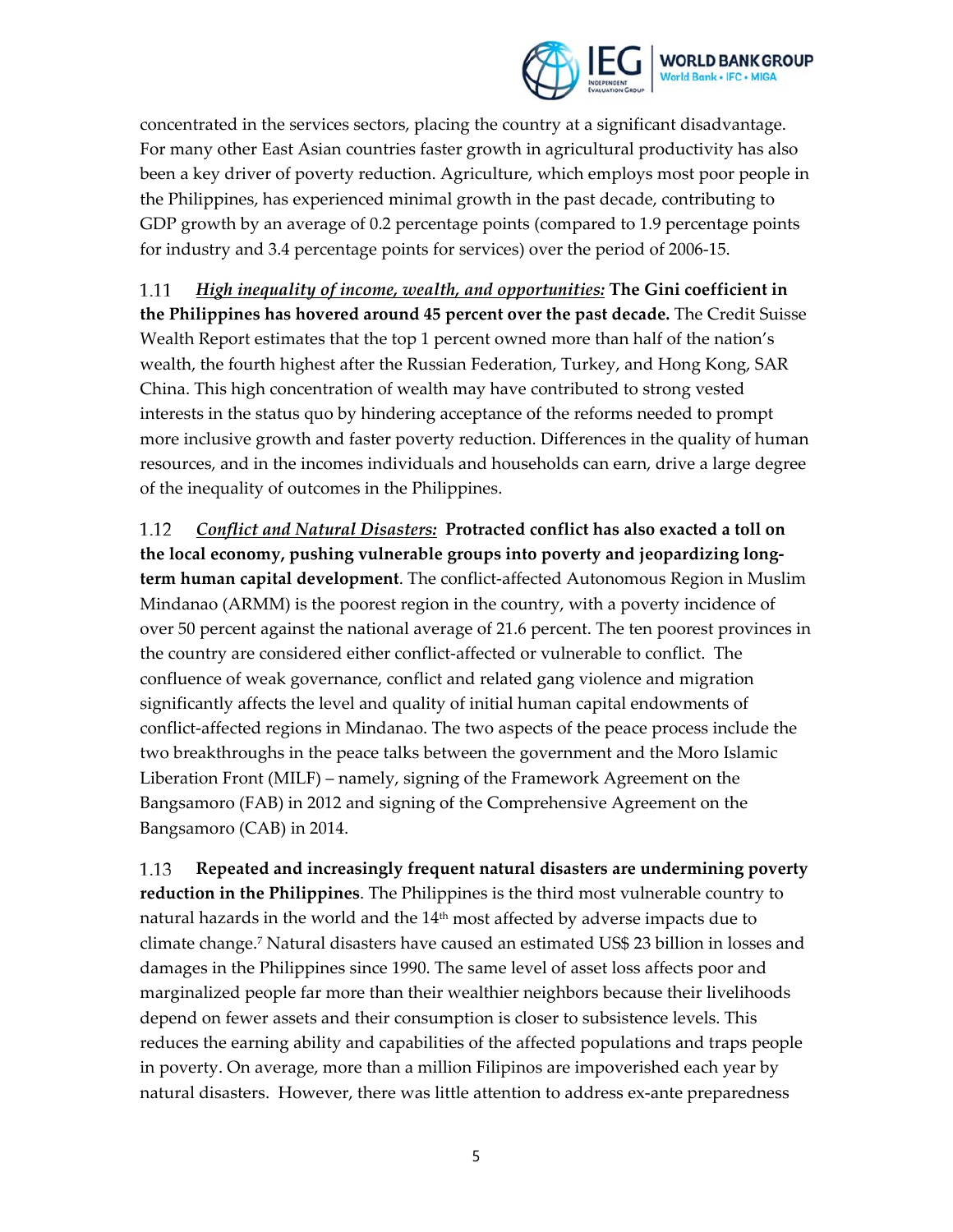

until 2009. During the review period, the Philippines was hit by several extreme climate events including typhoon Haiyan in 2013 with estimated cost to the country of about 5 percent of GDP.

1.14 *Population growth, urbanization and infrastructure gaps:* **The Philippines has significant infrastructure gaps which are binding constraints to job creation, inclusive growth and equitable social development**. Investments in infrastructure could not keep up with rapid urbanization and increase in population growth. According to a Bank report (World Bank 2018b), the Philippines' high population growth—1.6 percent per year—is more than double the average for the East Asia Region (0.7 percent), and nearly 50 percent higher than the world average (1.2 percent). While total fertility has been declining, it remained high for the poor. Rapid urbanization put additional pressure on the infrastructure, adversely affecting public services and private sector development. Notwithstanding infrastructure spending during the review period, investments in infrastructure are well below the government's targets. According to the Global Competitiveness Index (2017‐2018), the Philippines ranks 97 in terms of overall infrastructure and ranks 113 in terms of quality of infrastructure. Inadequate supply of infrastructure is identified as the second most problematic factors in doing business in the Philippines.

*Governance and business climate:* **Reforms under the Aquino administration** 1.15 **brought some noticeable progress in strengthening governance and enhancing quality of underlying institutions, but progress has stalled recently**. At the start of the review period governance problems, including red tape, inadequate taxation system, were seen as core constraints to the Philippines' inclusive and sustainable growth. One of the primary concerns – related directly to the infrastructure gap ‐ was the low level and low effectiveness of public spending on core services, especially in public infrastructure and social sectors. This in turn is reflected in the inadequate tax effort (12.1% of GDP in 2010) as well as lack of transparency (and perceived high corruption) on the public expenditure side. It was estimated that the Philippines' government revenue gap versus its regional peers amounted to about 8% of GDP in 2010. A separate set of governance problems in the Philippines is related to the unfinished decentralization agenda. This is reflected in the highly unequal distribution of public revenues, expenditures and some key development outcomes across regions. President Benigno S. Aquino came into power in June 2010, winning with a large margin, on a platform focusing on good governance, anti‐corruption and poverty reduction. The reforms undertaken mostly in 2010‐13 were reflected in improved governance indicators. The Transparency International's Corruption Perceptions Index for the Philippines increased from 24 in 2010 (ranked 134th globally) to 34 in 2017 (111th). Fiscal transparency, as measured by the Open Budget Index, has improved from 55 points out of 100 in 2010 (ranked 33rd out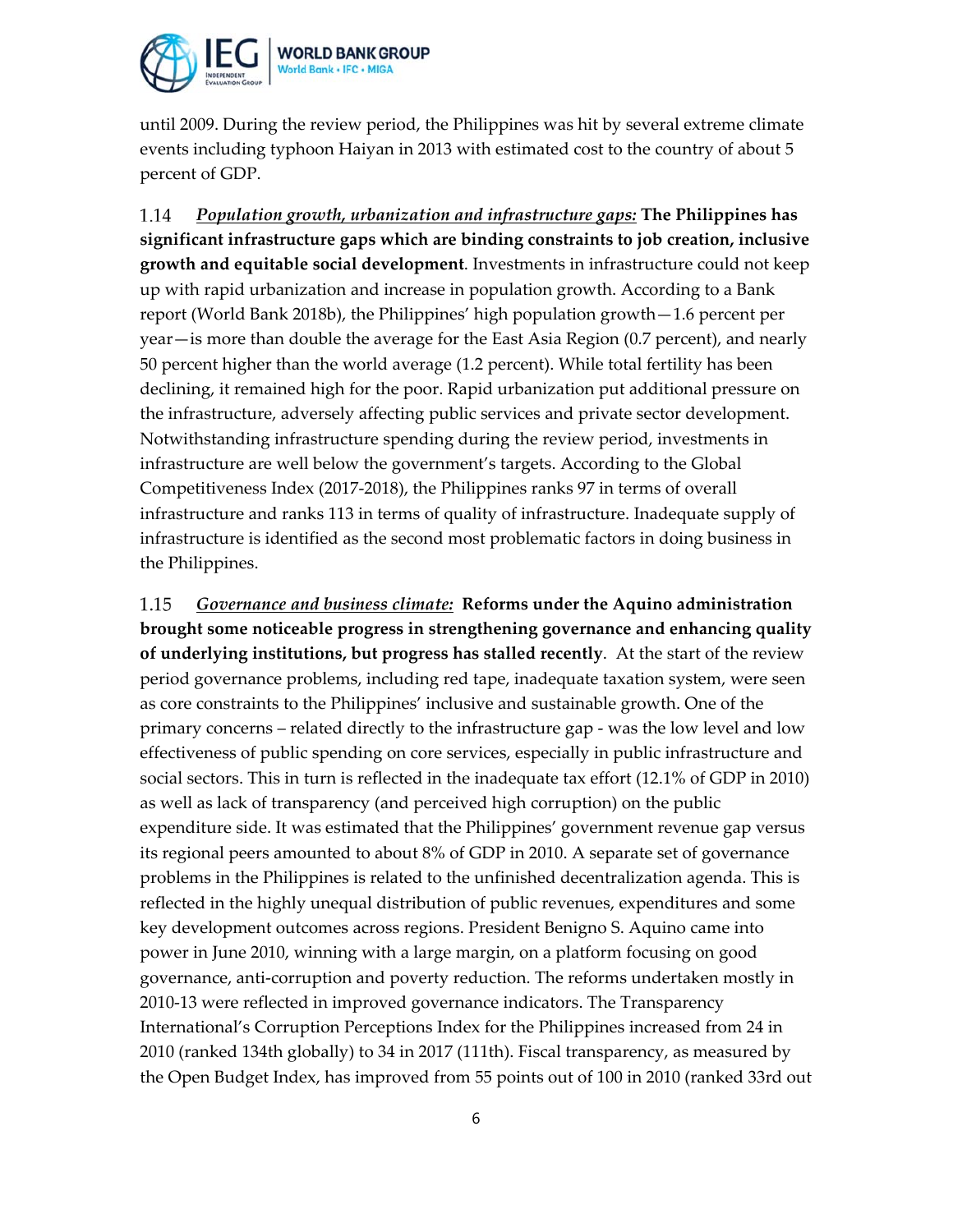

of 93 countries) to 67 points in 2017 (19th out of 115). The six World Governance Indicators have also increased relative to the 2010 baseline (Table 1.3). The reform drive lost momentum after 2014. This is in part could be linked to a major external shock of late 2013, when the country was hit almost simultaneously by the magnitude 7.2 earthquake and a devastating Typhoon Haiyan. The recovery needs of the country were massive, and this diverted GOP's attention from other priorities.

1.16 **Poor business environment, inadequate regulatory environment, and lack of access to finance remain factors that constrain investment, limit firm growth and competitiveness, and exacerbate inequality.** The Philippines is ranked 124 among 190 economies in the ease of doing business, according to the latest World Bank Doing Business Report. The ranking deteriorated to 124 in 2018 from 113 in 2017. The 2015 CPS stressed that in this area priority should be given to addressing the following top three issues: (i) starting, operating, and closing a business, (ii) paying taxes, and (iii) accessing finance; with particular attention to the needs of small and medium‐sized businesses.

| <b>Governance Indicator</b><br>(source)                        | 2006    | 2010    | 2014    | 2016     | 2017 |
|----------------------------------------------------------------|---------|---------|---------|----------|------|
| Corruption Perceptions Index*<br>(Transparency Int'l)          |         | 24      | 38      | 35       | 34   |
| Open Budget Index score** (Int'l<br><b>Budget Partnership)</b> | 51      | 55      | 64      |          | 67   |
| Control of Corruption (WGI)***                                 | $-0.83$ | $-0.8$  | $-0.44$ | $-0.53$  |      |
| Government Effectiveness<br>$(WGI)$ ***                        | $-0.13$ | $-0.02$ | 0.19    | $-0.01$  |      |
| Regulatory Quality (WGI)***                                    | $-0.17$ | $-0.22$ | $-0.04$ | $\Omega$ |      |
| Rule of Law (WGI)***                                           | $-0.41$ | $-0.58$ | $-0.32$ | $-0.4$   |      |
| Voice and Accountability<br>$(WGI)$ ***                        | $-0.09$ | $-0.06$ | 0.16    | 0.14     |      |
| Political Stability and Absence<br>of Violence (WGI)***        | $-1.64$ | $-1.63$ | $-0.71$ | $-1.3$   |      |

|  | Table 1.3 Selected Governance Indicators, 2006-17 <sup>8</sup> |  |
|--|----------------------------------------------------------------|--|
|  |                                                                |  |

Note: \* Corruption Perceptions Index (CPI) score relates to the degree to which corruption is perceived to exist among public officials and politicians by business people and country analysts. Score ranges between 0 (highly corrupt) and 100 (highly clean).

\*\* Open Budget Index score reflects the integral measure of budget transparency. It uses data on a number of individual indicators that assess whether the central country government makes eight key budget documents available to the public in a timely manner and whether the data contained in these documents are comprehensive and useful. Score ranges between 0 (highly non-transparent) and 100 (highly transparent).

\*\*\* Worldwide Governance Indicators (WGI) scores relate to the strength of governance performance along six different dimensions. These aggregate indicators combine the views of a large number of enterprise, citizen and expert survey respondents in more than 200 countries. Score for each indicator ranges from -2.5 (weak performance) to 2.5 (strong performance).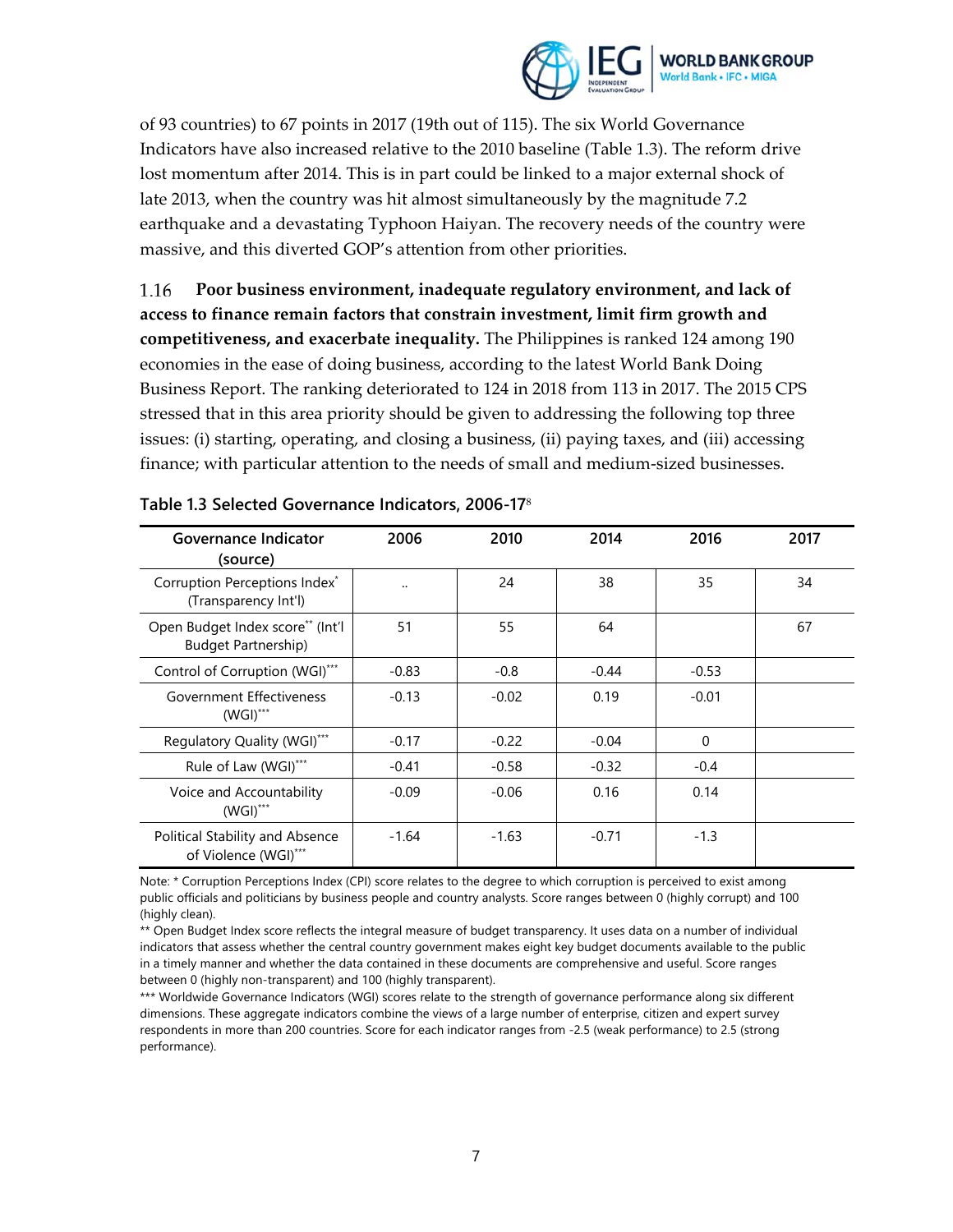

# **The World Bank Group in the Philippines**

### **Strategic Context**

**Over the past few years, the development agenda of the GOP focused on** 1.17 **reducing poverty and improving the lives of the poorest segments of the population**. The strategic themes of the 2011‐2016 Philippine Development Plan (PDP) were inclusive growth, good governance, anti‐corruption, and relocation of resources for sector reforms in health, education and social protection. The mid-term performance of the PDP indicated that there were still challenges that remained to be addressed, such as slow implementation of key infrastructure projects and high cost of doing business, while the benefits of growth had yet to turn into greater poverty reduction.

1.18 **The election of President Rodrigo Duterte in 2016 marked an important**

**political transition**. Bolstered by a strong mandate, the government is aiming to leverage the solid position of the Philippine economy to scale up public investment for poverty reduction, job creation and economic growth. The new Philippines Development Plan (PDP 2017‐2022), launched in June 2017, reflects heightened ambition and aims to lift roughly six million Filipinos from poverty and to achieve upper middle‐ income status by 2022. The PDP also highlights a prominent priority of the government: delivering a comprehensive agenda for peace and development in conflict-affected areas. Looking ahead, a primary growth engine will likely be increased capital investment, largely driven by the expansive public infrastructure development agenda along with private investment.

**Both WBG strategies under review, the CAS (FY10‐13) and CPS (FY15‐18), put** 1.19 **a strong emphasis on supporting the GOP in the areas of macroeconomic management, good governance, inclusive growth and poverty reduction, private sector development, and building up resilience** (see Table 1.4), albeit in different configurations. The FY10‐13 CAS was built around the recovery from the global financial crisis. It focused on macroeconomic stability, public delivery of services*,* improving investment climate, and reducing vulnerability (including conditional cash transfer program and improved stability and peace in Mindanao). The FY15‐18 CPS moved the strategy very clearly towards a central role for inclusive growth and poverty reduction. The CPS was revised and simplified substantially in 2017, reflecting partly on a different set of policy priorities adopted by the new administration. For example, the total number of indicators/milestones was dropped from 143 to 41. Among these changes, for example, was a significantly downsized program for governance. The Performance and Learning Review (PLR) document named lack of reform progress and lack of relevance to the ongoing Bank program as the primary reasons for the above modifications.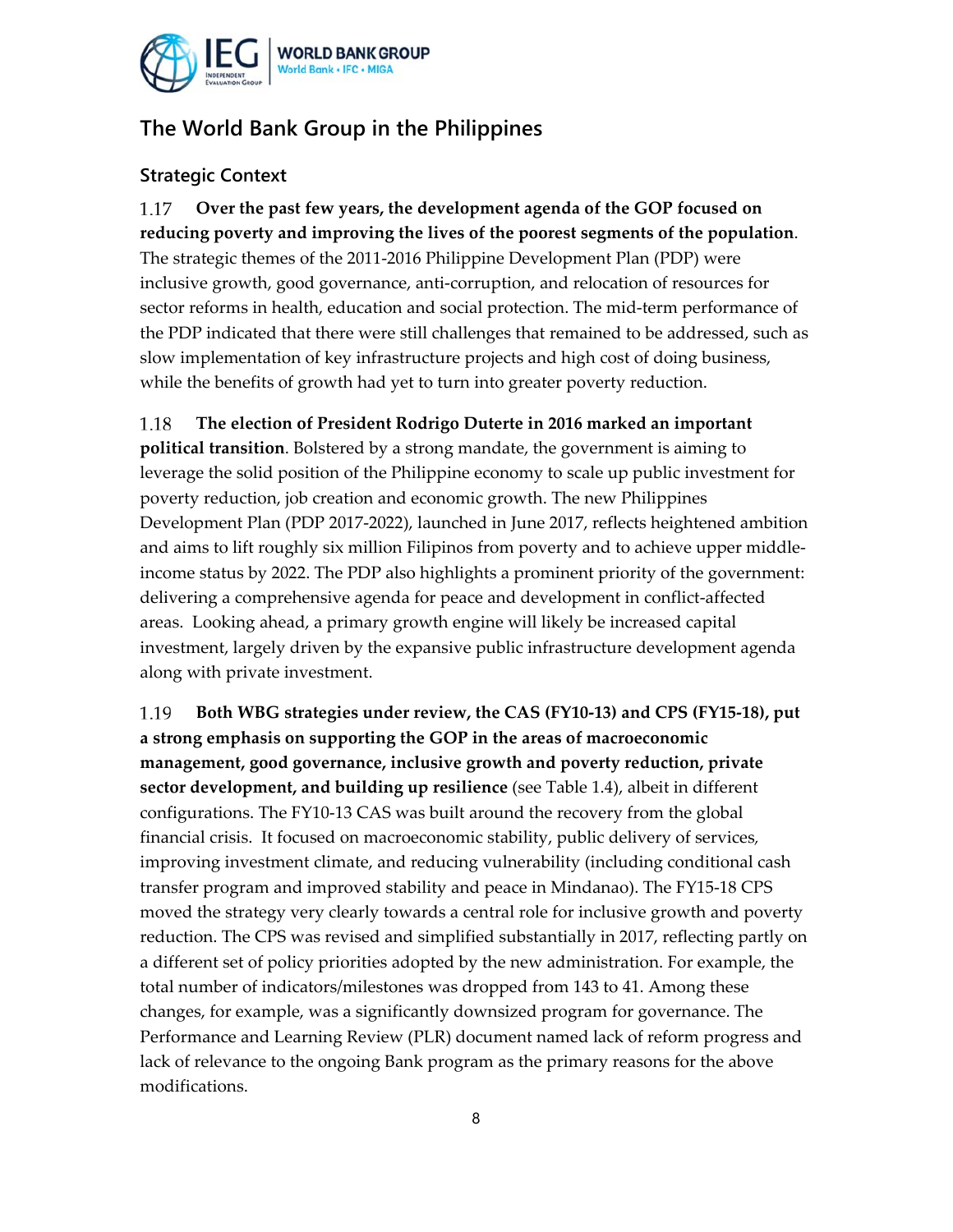

# **Table 1.4 Philippines Strategic Engagement, FY10-19**<sup>9</sup>

| <b>WBG</b><br>Strategy<br>Document                      | Strategic Objective 1:<br>Stable Macro Economy                                                        | Strategic Objective 2:<br><b>Improved Investment Climate</b>                                      | Strategic Objective 3:<br><b>Better Public Service Delivery</b>                                               | Strategic Objective 4: Reduced<br>Vulnerabilities                                  | Cross-Cutting Theme: Good Governance                                                                    |
|---------------------------------------------------------|-------------------------------------------------------------------------------------------------------|---------------------------------------------------------------------------------------------------|---------------------------------------------------------------------------------------------------------------|------------------------------------------------------------------------------------|---------------------------------------------------------------------------------------------------------|
| <b>FY10-12 CAS</b>                                      | Fiscal and financial stability<br>through consolidation and improved<br>macroeconomic risk management | Enabling business environment<br>to<br>promote competitiveness,<br>productivity and<br>employment | Public service delivery in key<br>sectors                                                                     | Social protection system                                                           | Governance and anti-corruption in selected<br>national government agencies                              |
|                                                         |                                                                                                       | <b>Financial services</b>                                                                         | Basic service delivery in poor areas                                                                          | Disaster risk management and<br>climate change                                     | Procurement and PFM reforms at national and<br>local levels                                             |
|                                                         |                                                                                                       |                                                                                                   |                                                                                                               | Stability and peace                                                                | Better local governance through more effective<br>decentralization                                      |
|                                                         | Engagement Area 1: Transparent and<br>Accountable Governance                                          | Engagement Area 2:<br>Empowerment of the Poor and<br>Vulnerable                                   | Engagement Area 3: Rapid,<br>Inclusive, and Sustained Economic<br>Growth                                      | Engagement Area 4: Climate<br>Change, Environment, and<br>Disaster Risk Management | Engagement Area 5: Peace, Institution Building<br>and Economic Opportunity                              |
| <b>FY15-18 CPS</b>                                      | Strengthen public finances and fiscal<br>risk management                                              | Improve poverty measurement<br>and socio-economic data<br>systems                                 | Strengthened economic policy                                                                                  | Increased resilience to natural<br>disaster and climate change                     | Increase trust within communities, and<br>between citizens and the state in conflict-<br>affected areas |
|                                                         | Strengthened public sector institutions<br>(national and sub-national)                                | Improve health status                                                                             | Improved investment climate,<br>including access to finance,<br>especially for micro and small<br>enterprises | Improve NRM and sustainable<br>development                                         | Development and implementation of Peace<br>Dividend program for Bangsamoro                              |
|                                                         | Strengthened pressure for government<br>accountability                                                | Improve quality of basic<br>education and improved access<br>for the vulnerable                   | Increase economic growth,<br>productivity, and employment in<br>agricultural and rural areas                  |                                                                                    |                                                                                                         |
|                                                         |                                                                                                       | Strengthen social protection<br>system                                                            |                                                                                                               |                                                                                    |                                                                                                         |
| <b>FY15-19 CPS</b><br>(as updated<br>by the FY17<br>PLR | Engagement Area 1: Transparent and<br>Accountable Governance                                          | Engagement Area 2:<br>Empowerment of the Poor and<br>Vulnerable                                   | Engagement Area 3: Rapid,<br>Inclusive, and Sustained Economic<br>Growth                                      | Engagement Area 4: Climate<br>Change, Environment, and<br>Disaster Risk Management | Engagement Area 5: Peace, Institution Building<br>and Economic Opportunity                              |
|                                                         | Increased public revenue mobilization                                                                 | Increased coverage and<br>utilization of health services                                          | Improved transport connectivity                                                                               | Increased resilience to natural<br>disasters and climate change                    | Increased access to basic services in conflict-<br>affected areas                                       |
|                                                         | Improved quality and transparency of<br>public financial reporting                                    | Improve quality of basic<br>education                                                             | Streamlined business registration<br>and trade logistics                                                      | Reduction in pollution                                                             | Improved community participation in<br>investment planning in conflict-affected areas                   |
|                                                         |                                                                                                       | Increased social protection<br>coverage                                                           | Increased access to financial<br>services                                                                     | Increased access to clean<br>energy                                                |                                                                                                         |
|                                                         |                                                                                                       | Improved access to basic<br>services and local planning                                           | Improved agriculture productivity<br>and incomes                                                              |                                                                                    |                                                                                                         |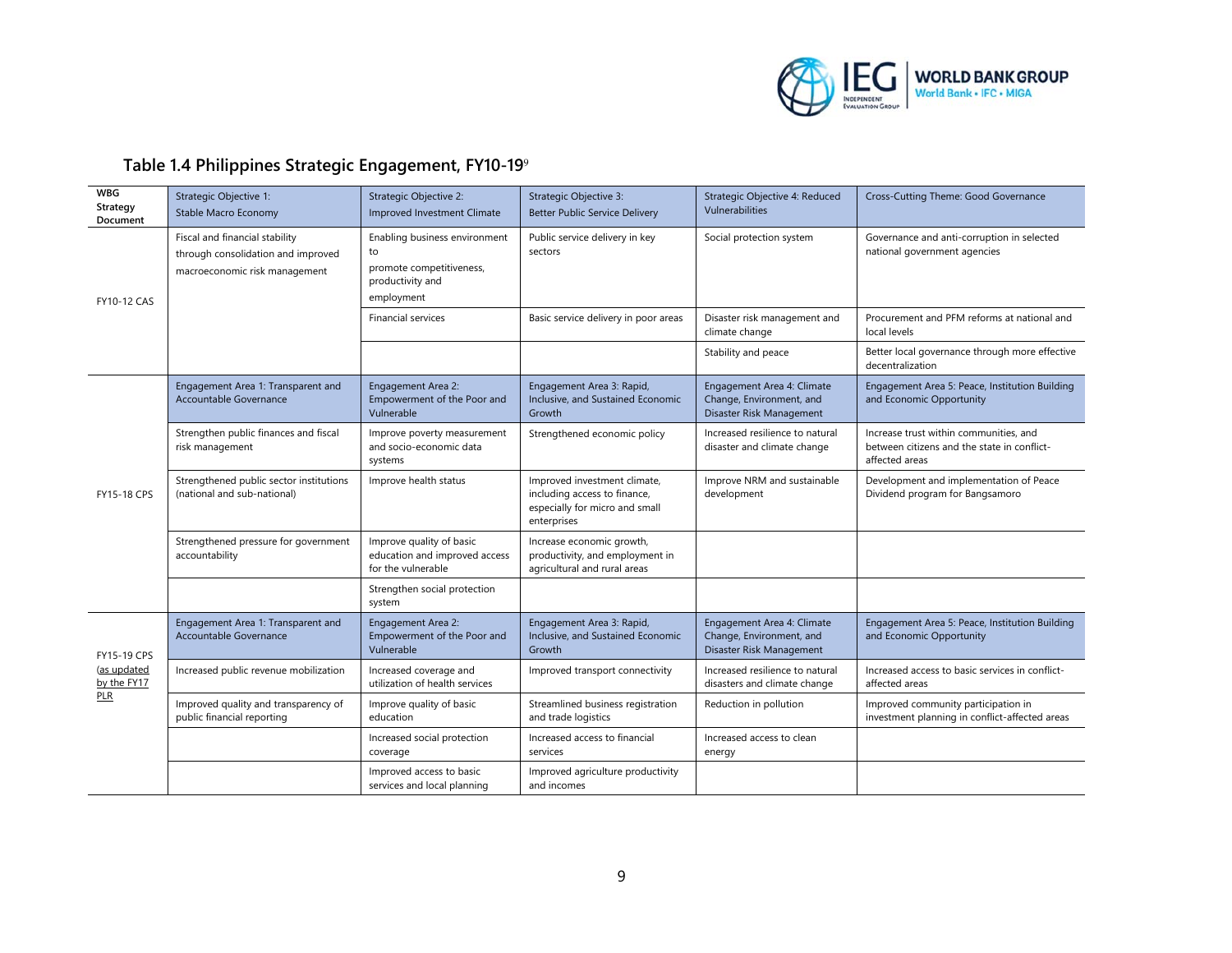

### **WBG Program**

1.20 **During the FY10‐18 review period, the WBG program in the Philippines included IBRD lending and IFC investments for over US\$ 6 billion**, and a robust multisectoral program of IBRD ASA and IFC advisory services (AS) supported in part by various Trust Funds' resources. There was no MIGA exposure in the Philippines during the period under review.

**The World Bank approved 23 new projects amounting to a total commitment** 1.21 **of \$5.89 billion covering 16 investment project financing (IPF) and 7 Development Policy Loans (DPLs).** The largest share of projects in terms of commitment were under the Social, Urban, Rural and Resilience Global Practice (27 percent) followed by Macroeconomics, Trade and Investment (23 percent) and Social Protection and Labor (20percent), and Agriculture (13 percent).

**One of the centerpieces of the WBG program interventions during the period** 1.22 **under review was the DPL series that focused on governance reforms, improving investment climate, and addressing vulnerabilities.** There were three DPLs approved in FY11, FY13 and FY15<sup>10</sup>. Three out of five DPL pillars were related to the governance and economic management. In addition, the DPL series supported a significant rationalization of government expenditure, including an expansion in budget spending on pro‐poor programs in education, health, and social protection. Another policy area of DPLs was to reduce the costs of doing business and raising infrastructure investment efforts. The DPL series supported several reforms aimed at streamlining procedures and computerizing registration systems, including improving central and local government coordination. To address infrastructure bottlenecks, the series initially supported government efforts to re‐energize public private partnerships (PPPs), but later shifted the focus back to public investment in priority infrastructure. The Philippine Rural Development Project (PRDP) was another large part of WBG response to private sector development through infrastructure and rural enterprise development. The Program Document for DPL‐3 envisioned a continuation of budget support program under DPL‐ 4 and ‐5 to deepen the policy reforms, with a focus on advancing fiscal incentives reform and enhancing the government capabilities in fiscal risk management. These DPLs did not materialize as planned, as the governmentʹs determination at the time to push through difficult legislative reforms waned.11 A fiscal transparency DPL is for negotiation in FY19, and a new series of DPLs is for discussion starting FY20. In addition to DPLs, the Bank's support to the social sectors, poverty measurement and socio‐ economic data was provided through large CCT projects, such as the nationwide Social Welfare and Development Reform project (SWDRP), and integrated ASA. The Bank Group was also actively involved, with other development partners, in helping to deal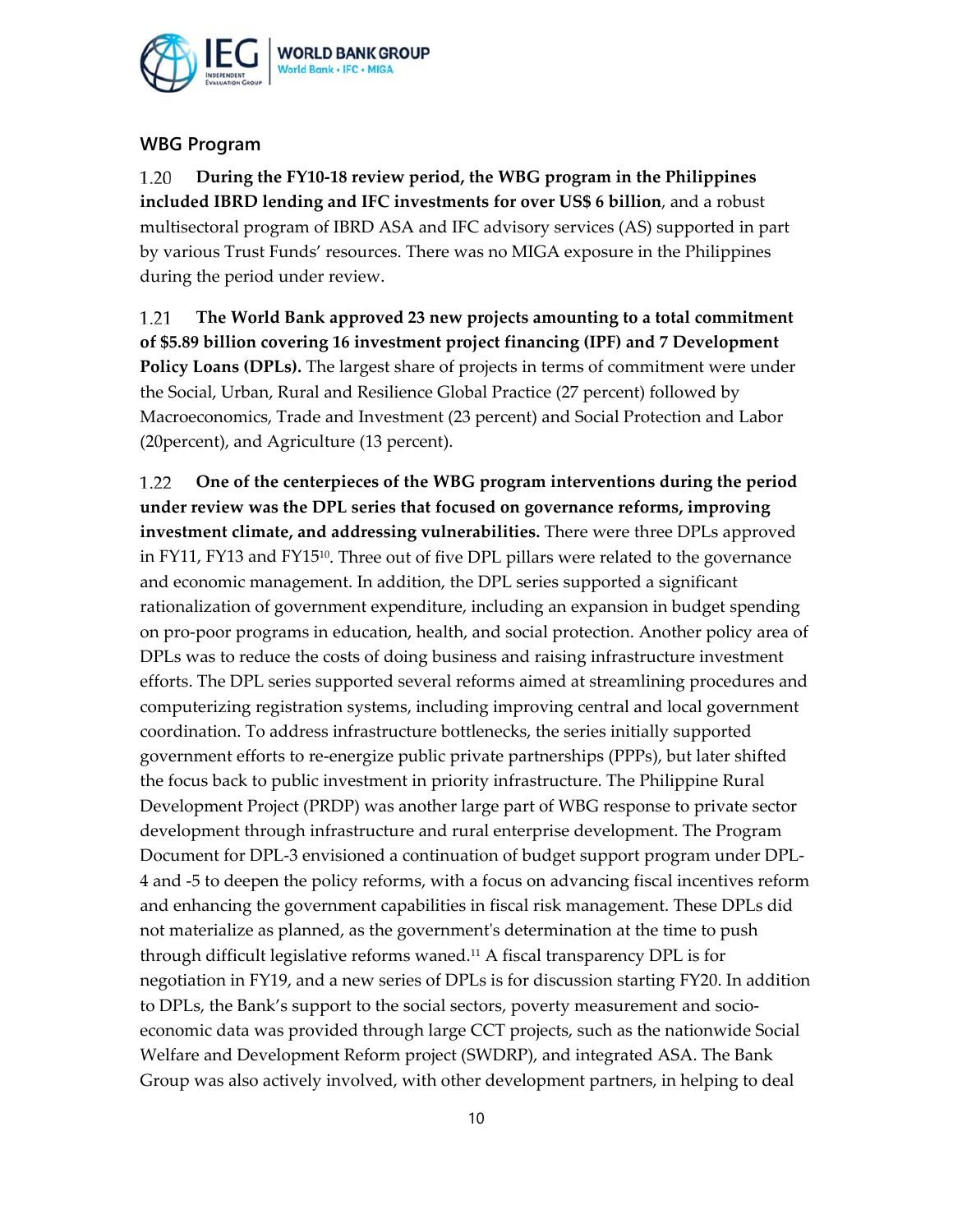

with the reconstruction and reconciliation efforts in the conflict‐affected areas of Mindanao island.

1.23 **IFC during the review period had a total net investment commitment of \$856.8 million.** IFC's financial market investments accounted for more than half of IFC's total net commitment with \$533.3 million net investment commitment or 62.3 percent of the total net investment during the CPE period. IFC supported the systemic banks after the global financial crisis, becoming an anchor investor of the bond issue of its client bank, and helped to attract more investments in the cities struck by Typhoon Haiyan. For advisory services (AS), IFC played a key role as transaction advisor for PPP projects. In response to the government's emphasis on PPP, the WBG envisaged to support the government by identifying "new and better models of infrastructure financing and management for critical infrastructure including good practice PPPs and by leveraging earlier successes in the WB/IFC collaboration". In this context, the Bank launched in 2011 and delivered in 2016 a wide‐ranging TA Support for PPP program to provide direct advisory services to the government and support relevant infrastructure agencies to implement ongoing operations and develop a robust pipeline of PPP activities. In addition, a significant portion of IFC advisory during the review period focused on climate financing (energy efficiency and renewal TA to banks, green building, typhoon crop insurance); access to finance (financial infrastructure, agri finance); and doing business and competition.

1.24 **The review period marked the evolution of Bank assistance for disaster risk management (DRM) from virtual knowledge sharing to lending and analytical work**. The first Bank operation in support of DRM activities was the DPL with a Catastrophe Deferred Drawdown Option (CAT DDO) of US\$ 500 million (2011). The operation supported objectives in three policy areas: (i) strengthening the institutional capacity for disaster risk management (DRM) efforts; (ii) mainstreaming DRM into development planning; and (iii) better managing the governmentʹs fiscal exposure to natural hazard impacts. Bank lending in DRM significantly increased during the review period from \$250 million in FY10 to \$1.8 billion by the end of FY18. The Bank used a mix of lending instruments of DPF and IPF: CAT DDO 1 and 2, two DPL supplemental following the aftermath of typhoons that hit the country during the CPE period. The second CAT DDO is still active and the closing date has been extended to 2021.

1.25 **Both WBG strategies under review supported the government's priority to foster peace and stability in conflict‐affected Mindanao.** The Bank contributed to the government's priorities of peace and stability through (i) enhanced impact and conflict‐ sensitivity of development programs implemented in Mindanao communities affected by armed or violent conflict; and (ii) scaled‐up provision of basic services and livelihood support through community driven development (CDD) in communities affected by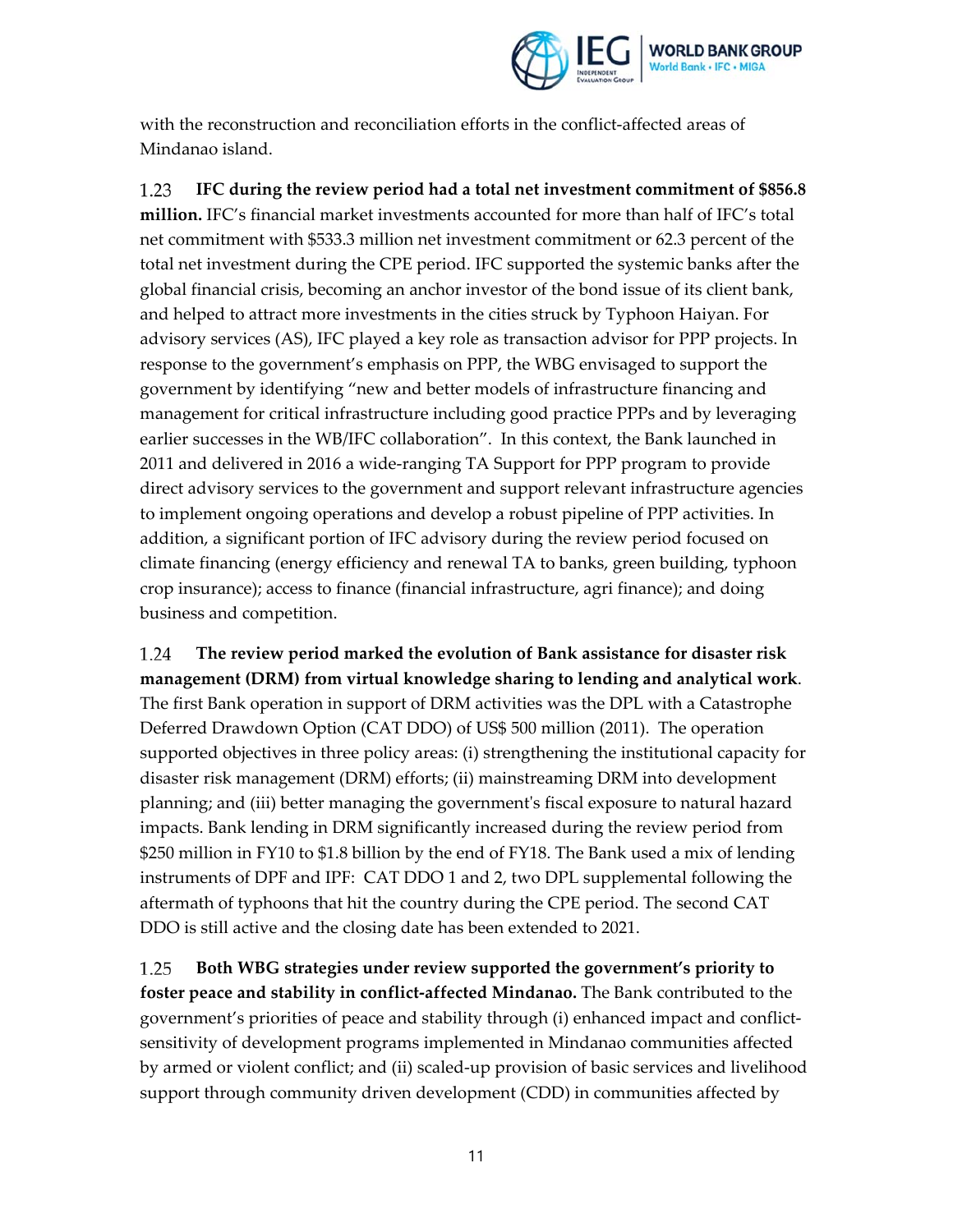

armed or violent conflict. The FY15 CPS sought to contribute to Peace, Institution Building and Social and Economic Opportunity objective through implementation of peace‐promoting socio‐economic development in conflict affected areas. The activities were supported through Bank's lending of \$118 million in support of the ARMM Social Fund Project and the Mindanao Rural Development Project (MRDP). The MRDP has been scaled up under PRDP to include areas outside Mindanao. The Bank also administered the Multi-Donor Trust Fund for Reconstruction & Development (MDTF-RDP).<sup>12</sup> In support of the new government priorities, the WBG, as articulated in the PLR 2017, proposed to deepen engagement in Mindanao through a Comprehensive Program for Regional Development in Mindanao. The program will include three core components that would be pursued sequentially over time: (i) raising agricultural productivity, connectivity and logistics from farm to market; (ii) boosting human development; and (iii) addressing drivers of conflict. The proposed program will be underpinned by recently completed analytical work.

#### *Analytical work.* **The Bank Group ASA in the Philippines has been** 1.26

**comprehensive.** This has been assisted by a number of donor Trust Funds. These Trust Funds supported programmatic ASA for governance and economic management; poverty analysis; healthcare; education; social protection; water and sanitation; and conflict, security and development. These programs combined major analytic studies as well as a large number of policy notes, technical assistance, training programs, conferences and study tours. Three global practices (SURR, MTI, and Governance) were responsible for the delivery of close to 50 percent of the identified non-lending products. In November 2017 the Bank signed the first Reimbursable Advisory Services agreement with the GOP for about \$2 million. It covers several PFM issues with a major focus on support for GIFMIS upgrading.

*Gender*. **In partnership with the Philippine Commission on Women, the** 1.27 **National Economic and Development Authority (NEDA) and the official development assistance‐gender and development Network, a country gender assessment was completed in 2013** as a key input to the CPS. The WBG 2015 CPS committed to continue to ensure that gender considerations are mainstreamed into operations, consistent with both its own and government policies. Since 2009, the Bank has conducted an annual assessment of the portfolio in the Philippines to determine progress in gender mainstreaming and identify gaps that would inform project enhancement. The major strengths of the projects in terms of gender and development mainstreaming include the equal representation of women and men in the design and implementation of key activities, availability of sex-disaggregated data and presence of gender focal persons in the project team.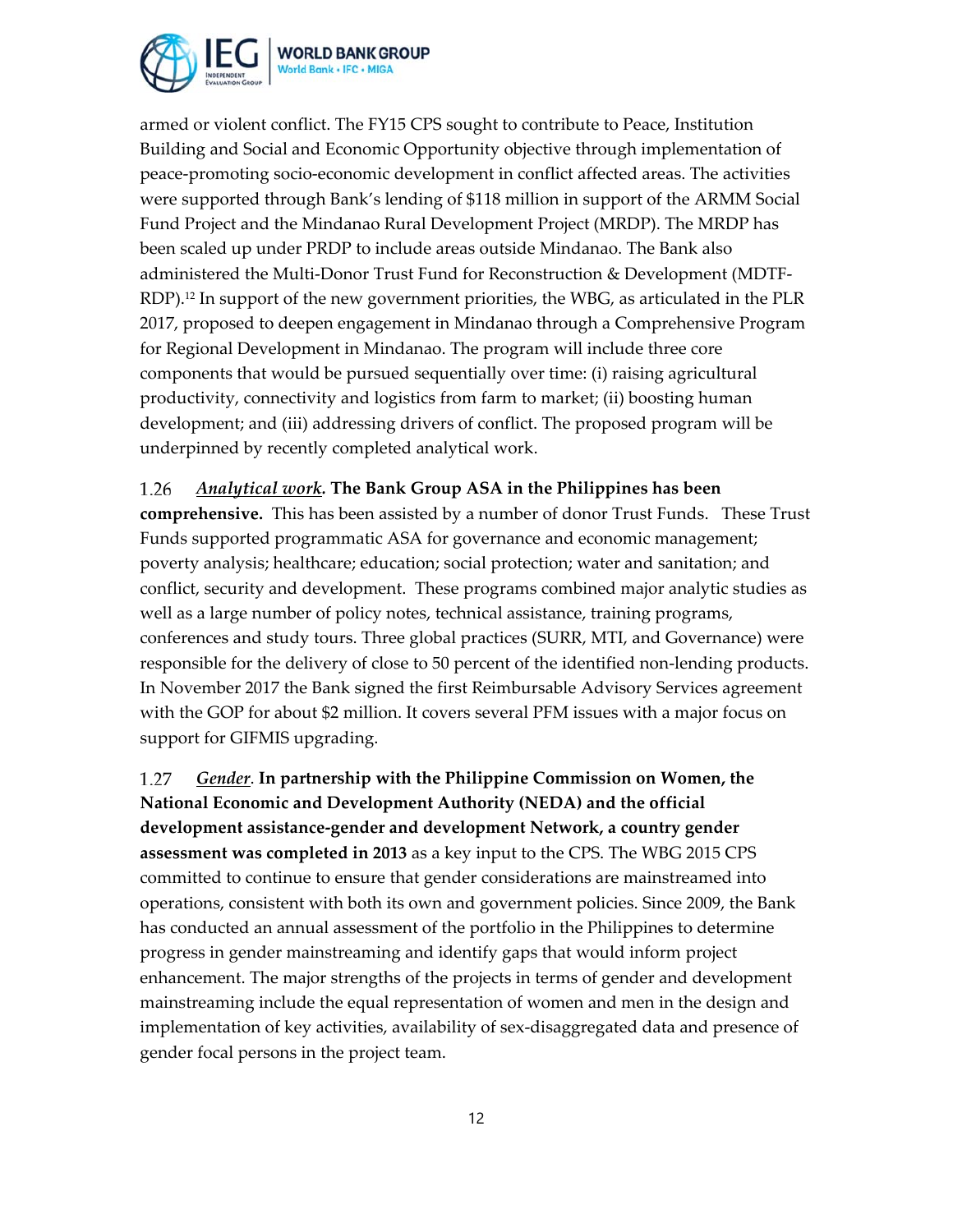

## **2. Purpose, Objectives, and Audience**

 $2.1$ **The core purpose of this CPE is to assess the development effectiveness of the WBG country program in the Philippines between FY10 and FY18 and to inform the next Country Partnership Framework** (scheduled to be finalized in early FY20). The CPE also aims at informing the design of WBG strategies in other MICs facing similar issues (such as FCV challenges, and disaster preparedness and reconstruction), and lower-middle income countries (LMICs), that aspire to an upper middle-income country (UMIC) status. Thus, the CPE is closely related to the two strategic objectives in IEG's results framework: deepening evidence on "what works and why" and fostering "real‐ time feedback" on operational choices. The evaluation will look into the extent to which the WBG took advantage of potential synergies between the financial, knowledge and convening services that the WBG institutions offered across its various engagement areas, as well as the factors that could have limited or constrained the scale and scope of the WBG engagement in the country. The CPE will also comment on the likely sustainability of the WBG's program and the risk to development outcomes.

 $2.2$ **The primary audience of the Philippines CPE includes the Philippines CMU, the country operational staff of both the IBRD and IFC, the Executive Board, as well as the wider WBG audience.** The CPE will also inform other development partners and practitioners, as well as multiple local and international stakeholders, focusing on issues pertaining to challenges specific to LMICs. In addition, the CPE could potentially contribute to the GOP midterm review of the country's development plan (PDP 2017‐ 22).

## **3. Evaluation Questions, Scope, and Coverage**

 $3.1$ **The scope and coverage of this CPE are determined by the key engagement areas identified in the last two WBG strategies in the country**. Although the 2010 and 2013 strategies cover similar areas, they also visibly vary in their respective thematic foci and ambition, particularly when factoring in the 2017 CPS update (Appendix B). Hence, this CPE, following on the preliminary consultations at the scoping stage with the Philippines WBG country team and the GOP, proposes a combined assessment framework covering main areas included in both country strategies, and reflecting on the GOP overarching strategic goal to achieve UMIC status by 2022 and the WBG's outlook to help the authorities in achieving this goal (Table 3.1).

 $3.2$ **The proposed CPE pillars combine the main areas covered in the country strategies of 2010, 2015, and the 2017 update**. Their overall logic also follows the WBG strategic engagement outlook as described in the 2016 "Forward Look A Vision for the World Bank Group in 2030", which includes the "three ways" of WBG engagement: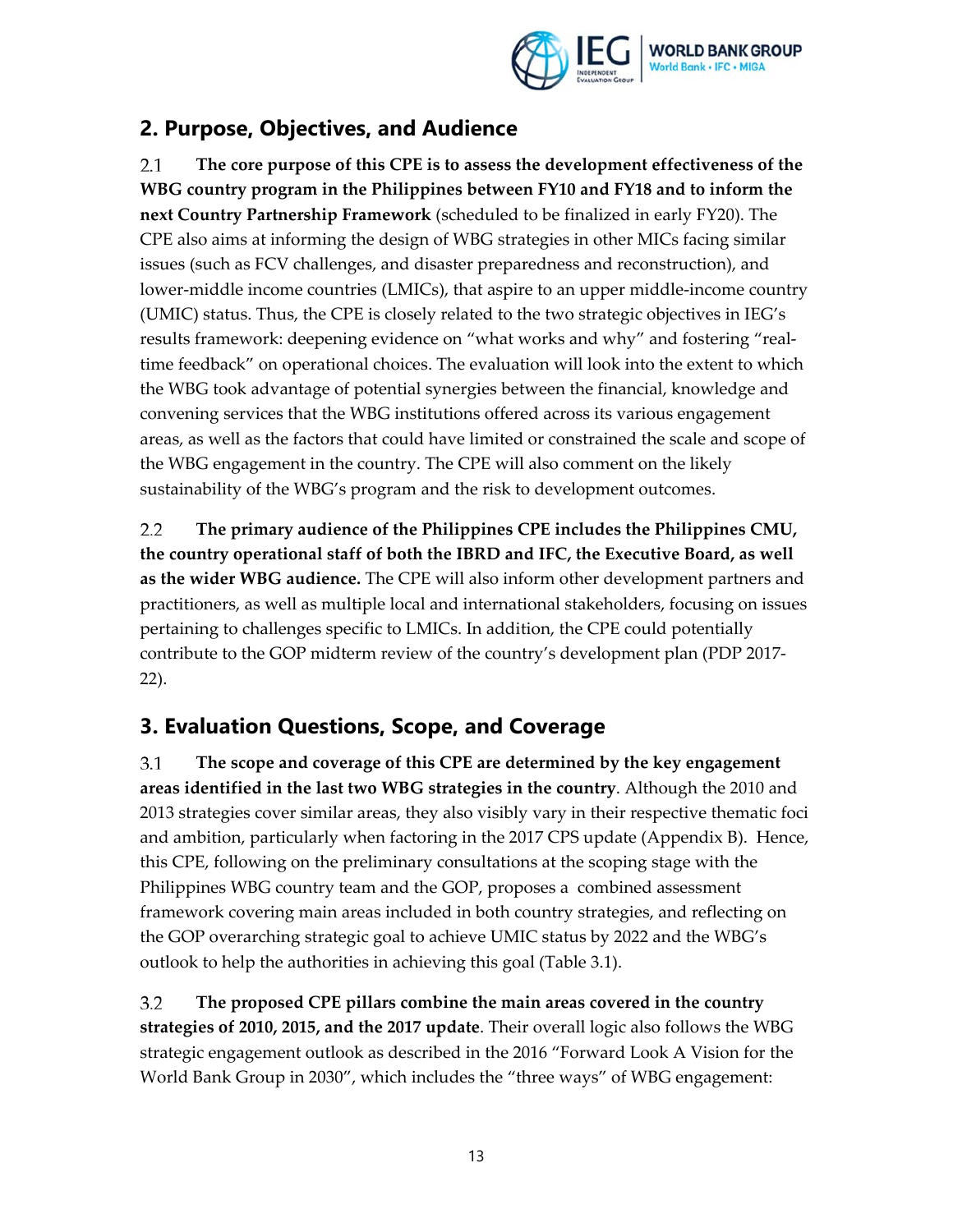

accelerating inclusive and sustainable economic growth (CPE pillars 1 and 2); investing in human capital (CPE pillar 3); and fostering resilience to global shocks and threats (CPE pillar 4). CPE pillars composition is also based on a thorough portfolio review and mapping exercise undertaken by the CPE team, that included all lending, ASA, TA, and TF‐supported activities.

| Pillar 1: Macroeconomic<br><b>Stability and Good</b><br>Governance                                                                                                                                                                                                                                                                                                                                                                                                                                                                                                                                                                      | Pillar 2: Private Sector-<br>Led Economic Growth                                                                                                                                                                                                                                                                                                                                                                                                                                                             | <b>Pillar 3: Better Services</b><br>for the Poor                                                                                                                                                                                                                                                                                                                                                     | Pillar 4: Improving<br>Resilience                                                                                                                                                                                                                                                                                                                                                                                                                                                                                                                                                                                                                                                                                                                                                             |
|-----------------------------------------------------------------------------------------------------------------------------------------------------------------------------------------------------------------------------------------------------------------------------------------------------------------------------------------------------------------------------------------------------------------------------------------------------------------------------------------------------------------------------------------------------------------------------------------------------------------------------------------|--------------------------------------------------------------------------------------------------------------------------------------------------------------------------------------------------------------------------------------------------------------------------------------------------------------------------------------------------------------------------------------------------------------------------------------------------------------------------------------------------------------|------------------------------------------------------------------------------------------------------------------------------------------------------------------------------------------------------------------------------------------------------------------------------------------------------------------------------------------------------------------------------------------------------|-----------------------------------------------------------------------------------------------------------------------------------------------------------------------------------------------------------------------------------------------------------------------------------------------------------------------------------------------------------------------------------------------------------------------------------------------------------------------------------------------------------------------------------------------------------------------------------------------------------------------------------------------------------------------------------------------------------------------------------------------------------------------------------------------|
| Public financial<br>management and fiscal<br>stabilization:<br>- Fiscal and financial<br>stability and improved<br>macroeconomic risk<br>management<br>- Increased public revenue<br>mobilization<br>- Improved fiscal<br>transparency and<br>accountability<br>- Improved quality and<br>transparency of public<br>financial reporting<br>- Improved expenditure<br>efficiency and targeting<br>Institutional capacity<br>building:<br>- Strengthened public<br>sector institutions<br>(including at the local<br>level)<br>- Strengthened demand<br>side pressure for<br>accountability<br>- Procurement reform<br>- Decentralization | Investment climate and<br>regulations<br>- Improved investment<br>climate<br>- Streamlined business<br>registration and trade<br>logistics<br>Private sector<br>development<br>- Increased access to<br>financial services<br>- Improved agricultural<br>competitiveness and<br>productivity<br>- Higher incomes and<br>employment in rural areas<br>- Improved access to<br>transport connectivity<br>(PSD perspective)<br>- Better models of<br>infrastructure finance and<br>management, including<br>PPP | Increased social<br>protection coverage<br>- Better poverty<br>measurement<br>- Improved social safety<br>nets (SSN)<br>- Effective conditional<br>cash transfer (CCT)<br>programs<br>Improved delivery of<br>services<br>- Increased coverage and<br>utilization of health<br>services<br>- Improve quality of<br>basic education<br>- Effective community-<br>driven development<br>(CDD) programs | Disaster Risk<br>Management<br>- Increase physical and<br>financial resilience to<br>natural disasters<br>- Infrastructure<br>investment<br>- Improved access to<br>transport connectivity<br>(DRM perspective)<br>- Improved water and<br>sanitation systems<br>Climate change and<br>environment<br>- Improve natural<br>resource management<br>(NRM)<br>- Improved pollution<br>reduction<br>- Increased access to<br>clean energy<br>Fragility, conflict and<br>violence (FCV)<br>- Increased access to<br>basic services in conflict-<br>affected areas<br>(Mindanao)<br>- Improved community<br>participation in<br>investment planning in<br>conflict-affected areas<br>- Increase trust within<br>communities, and<br>between citizens and the<br>state in conflict-affected<br>areas |

### **Table 3.1 Philippines: Evaluation Pillars for the FY10-18 CPE**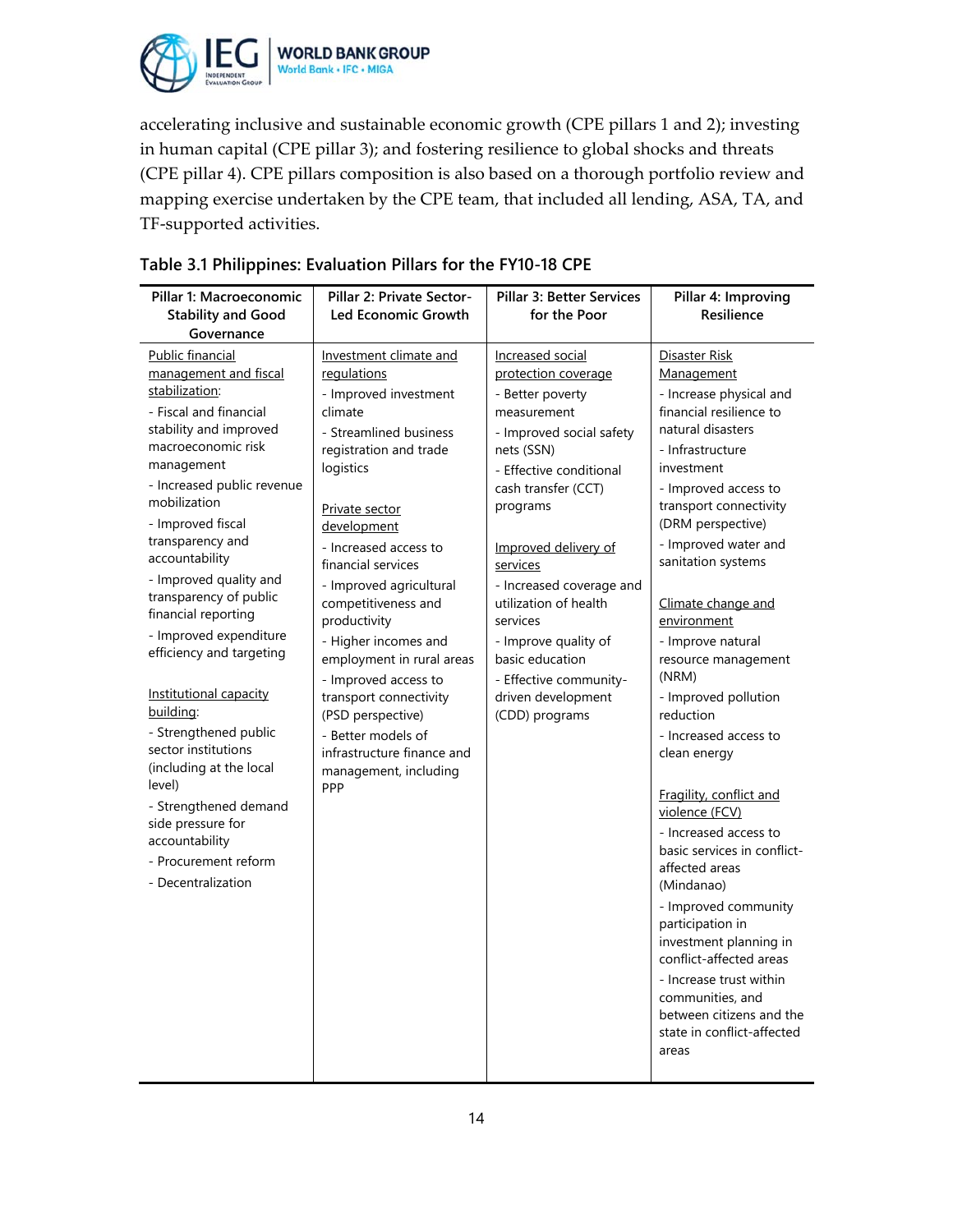

3.3 **This CPE will view its assessment of the WBG engagement in the Philippines partly through the prism of helping the country to fulfil the ambition of graduating from the LMIC status by 2022**. To the extent possible, the CPE will assess whether the WBG is properly positioned and equipped to help the GOP in this regard. This will include an assessment of WBG strategic engagement, whether it is realistic and supported with necessary instruments and quality of dialogue. From this perspective, the CPE will refer to the findings and recommendations of the IEG Synthesis Report "World Bank Engagement in Upper‐Middle‐Income Countries" relevant for the Philippines context<sup>13</sup>. Referring to the framework described in the synthesis report, the CPE will reflect on the role of the WBG in helping the country to: (i) close the existing large gap in the institutional quality; (ii) raise large segments of the population from below poverty levels and grow the country's middle class; (iii) build human capital and improve the quality of public services (including quality of education); (iv) improve the investment climate and raise global competitiveness; and (v) improve resilience to shocks such as situations of FCV14 and natural disasters.

3.4 **The CPE will reflect on the growing role of knowledge services in the WBG program in the Philippines, as the country is progressing towards reaching the UMIC threshold**. The WBG program in the country during the review period included significant amount of ASA and IFC advisory (in part supported by various TFs), and it would be important for the evaluation to emphasize the impact of analytics in its overall analysis, especially in light of the growing engagement though other modalities, such as the nascent RAS program15.

#### 3.5 **The CPE will focus on the following overarching evaluation questions**:

- To what extent were the WBG strategic positioning and the scope of engagement relevant for and aligned with the country's main development constraints, and its development ambition?
- How and to what extent did the WBG strategic engagement and program in the Philippines contribute to achieving development results in the country in an effective and efficient manner?
- To what extent did the WBG coordinate internally, and collaborate externally with other development partners taking into account its comparative advantages, other partners' strengths, and GOP's preferences?

3.6 **In order to address its overarching questions, the evaluation will tackle a range of cross‐cutting areas common to most CPEs**, including the attention to the Bank's own Twin Goals; the leveraging of additional financing from other sources, partnerships, including those with the UN, the Asian Development Bank (ADB), and other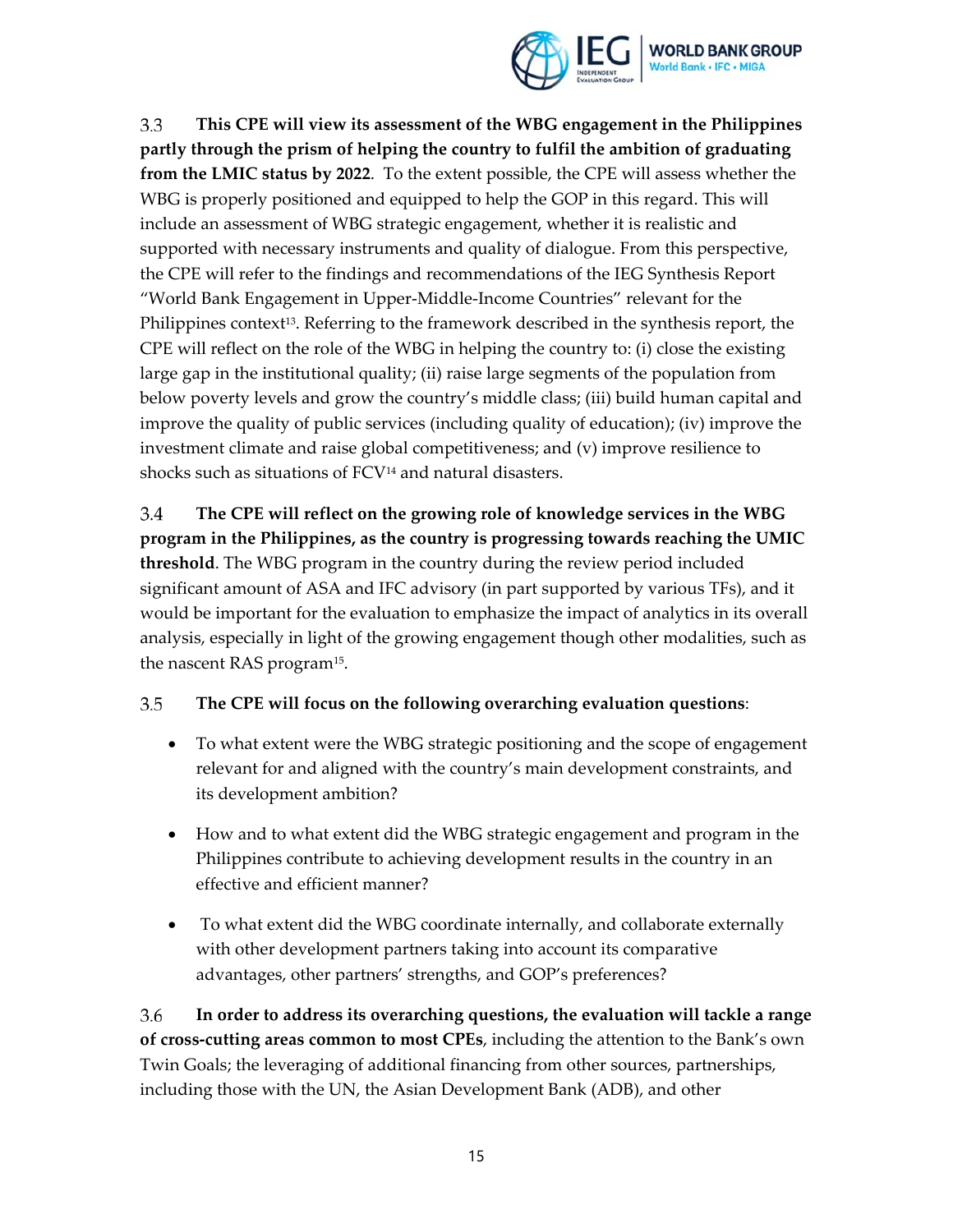

development partners, including emerging donors; the attention to FCV and gender; the quality of results frameworks. Examples of detailed evaluations questions can be seen in Appendix H.

## **4. Evaluation Design and Evaluability Assessment**

**This evaluation will apply the standard IEG CPE methodology** as described in 4.1 the 2005 Country Assistance Evaluation Retrospective undertaken by the predecessor to IEG, the Operations Evaluation Department of the World Bank. The CPE will also take on board the recommendations of the latest "Update to the Guidance on the WBG program outcome ratings in IEG CPEs", approved by IEG management in September 2018. In particular, the CPE will apply the guidance to combine ratings of pillars and sub-pillars to provide higher-level ratings and assessments.

4.2 **The evaluation will aim to analyze the extent to which development results on the ground can be** *attributed* **to the WBG program, as well as how the WBG program** *contributed* **to achieving these results.** In the Philippines context, political factors played an outsized role in the composition of the GOP and the WBG programs, reflected in fundamental shifts following each electoral cycle, and compounded by the presence of an ongoing internal conflict, where the WBG has been playing an active supporting role. Natural disasters and their profound effect on the economy and the government's priorities are another major factor to be considered. Despite the fact that several program objectives and their results frameworks across the two country strategy cycles have undergone significant changes, it is also possible to map out continuity, in terms of strategic engagement areas, from one cycle to another (see Table 3.1).

4.3 **The CPE will use a combination of quantitative and qualitative data/information and methods, document reviews, and stakeholder interviews**, **drawing on a range of informational sources and analytical methods to triangulate results and test robustness of findings**. In addition to using available data from the WBG, ADB, IMF, bilateral agencies, and other documents and databases, the evaluation will also draw upon a range of GOP data sources and websites, notably National Economic and Development Authority (NEDA), Department of Finance (DOF), Department of Budget and Management (DBM), Philippines Statistics Authority (PSA), and other agencies. The CPE will also use pertinent non‐governmental sources of information.

4.4 **The CPE team will undertake desk reviews of all IEG project evaluation documents and will build on the findings of recent IEG thematic evaluations that included the Philippines as a case study** (such as the Poverty Evaluation, FCV evaluation, etc.). It will also review IFC investments, advisory services, and all trust fund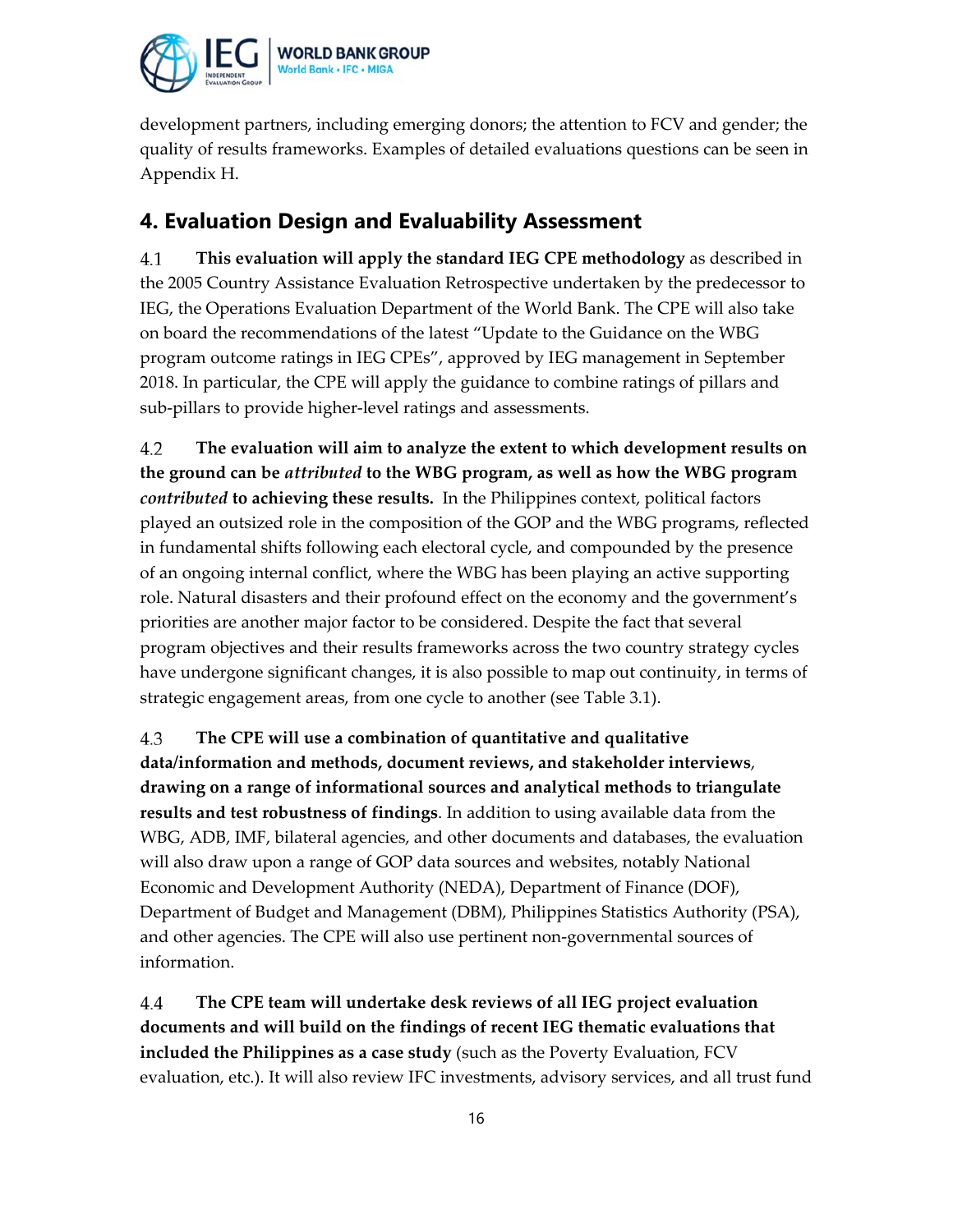

activities. In order to evaluate the vast amount of ASA, technical assistance, and advisory services in the Philippines, the CPE will adopt a standard template for analysis, building upon recent good practice examples, notably similar to the one used by IEG's Knowledge Based Country Programs thematic evaluation. The analysis will also try to reflect on the emerging RAS program in the Philippines.

4.5 **The CPE will use the standard mixed method approach of IEG evaluations, using statistical analyses of macro, social and portfolio data, supplemented by semi‐ structured stakeholder interviews**. Desk examinations and retrospective reviews of country strategy and project‐specific results matrices would be undertaken to compare ex-ante and ex-post outputs and outcomes. Cross cutting themes such as gender and partnerships would be integrated into guidance for desk reviews and stakeholder interviews. The CPE team has already conducted preliminary discussions with the Philippines CMU and the GOP on the overall approach, framework, and timeline for the evaluation. The latter is important as the CPE is aiming to inform both the upcoming new CPF for the Philippines as well as the mid-term review of the GOP's national development plan (PDP).

4.6 **As in any large country program evaluation, there are clear and predictable limitations on the evaluability of the WBG Philippines country program**. Large size of the economy and population, presence of other major players and development partners, relatively small scale of WBG's financial contributions, and data limitations will affect the clarity of attribution to the Bank group's interventions. Another difficult issue will be to evaluate the impact of the very large program of ASA supported by the Bank and what the returns to this have been. In particular, the CPE will look whether the ASA program contributed to building local analytical capacity, while engaging in a collaborative way with local institutions. In addition, two WBG strategies under review within this CPE differ in their respective thematic foci and ambition, especially following a rather radical review and restructuring of the program in 2017 (PLR).

### **5. Quality Assurance Process**

5.1 **The quality assurance process will be ensured through standard IEG peer review arrangements.** Emmanuel Jimenez (Executive Director, International Initiative for Impact Evaluation (3ie), and former Director, World Bank and IEG); Alan Gelb (Senior Fellow and Director for Studies, Center for Global Development); Yuko Tanaka (Director for Evaluation at Japan International Cooperation Agency (JICA), and former JICA Representative in the Philippines); and Alfredo Pascual (Chief Executive Officer of the Institute of Corporate Directors (ICD), former President of the University of the Philippines (UP), and Director at ADB) have agreed to serve as external peer reviewers. Together, the peer reviewers offer expertise in a range of thematic and operational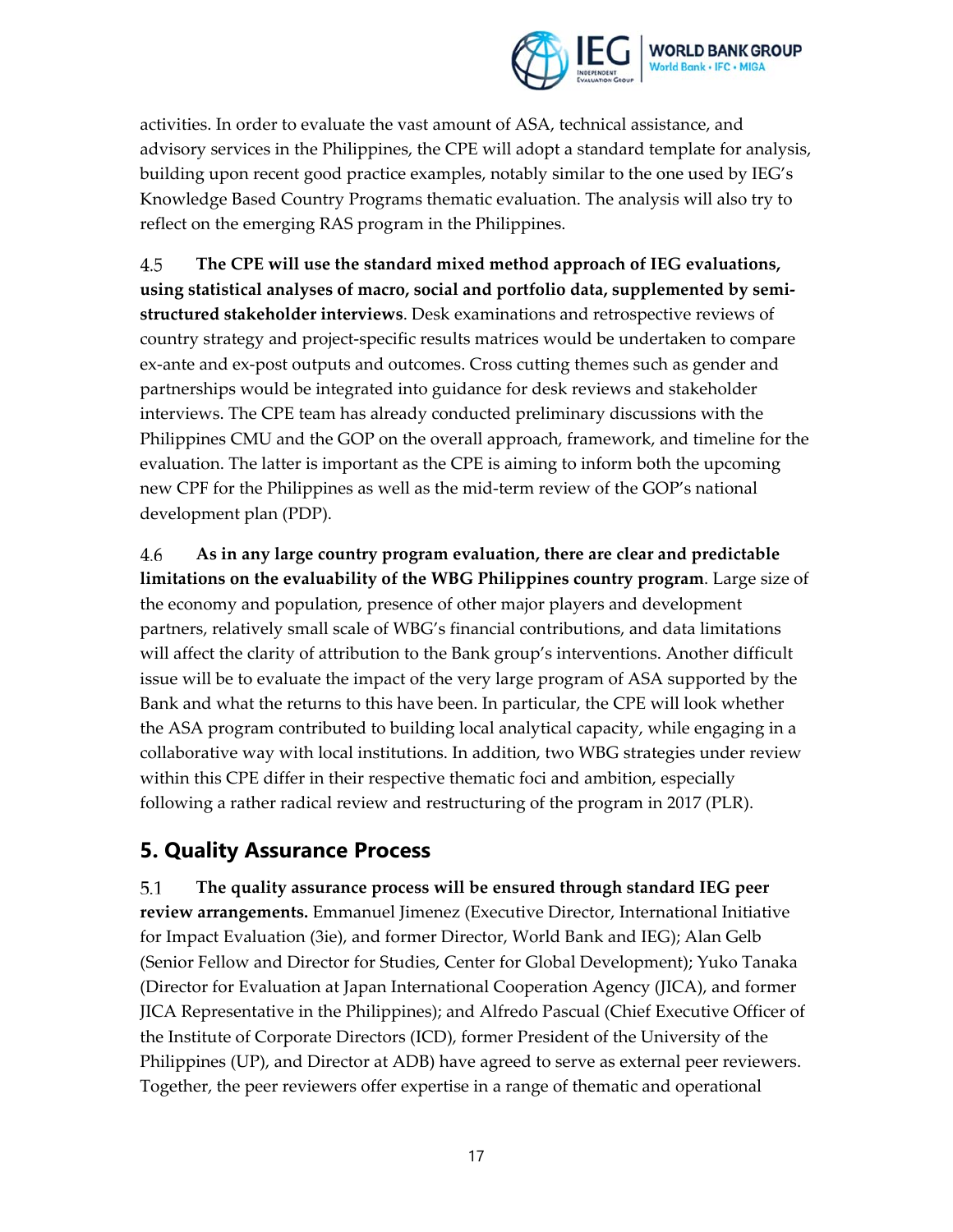

matters pertinent to the Philippines. The report will be prepared under the direct supervision and guidance of Auguste Kouame (IEGHE Director), IEGEC Manager, and the review process will engage all the IEG units and associated expertise.

## **6. Expected Outputs, Outreach, and Tracking**

**The output of this task will be a country program evaluation report that** 6.1 **presents relevant findings, lessons and recommendations to the Bank Group and to external audiences**. It is expected that the report will be used by the WBG Philippines country team for the preparation of their next Country Partnership Framework and inform the GOP mid‐term review of the PDP. Suggestions for in‐country events to engage stakeholders will be developed in consultation with the Philippines CMU, government counterparts and local counterparts as part of a complete dissemination and outreach strategy.

## **7. Resources**

 $7.1$ **The evaluation report is to be submitted to CODE by June 2019, with an estimated administrative budget of around \$480,000.** Desk reviews of documentation have been initiated and will be followed by a country visit, planned for mid‐January‐ early February 2019. The evaluation team will be led by Konstantin Atanesyan (task team leader, Senior Evaluation Officer, IEGEC) and includes Takatoshi Kamezawa (Senior Evaluation Officer, IEGEC), Corky De Asis (Evaluation Assistant, IEGEC) and consultants Lev Freinkman, Silke Heuser, Basil Kavalsky, Manuela Mot, George Polenakis, Cyrel San Gabriel, and Maria Shkaratan. Team composition reflects broad thematic and evaluative expertise. Yasmin Angeles (Program Assistant) and Moira Enerva (local consultant) will provide research assistance and administrative support to the task team in Washington DC and Manila.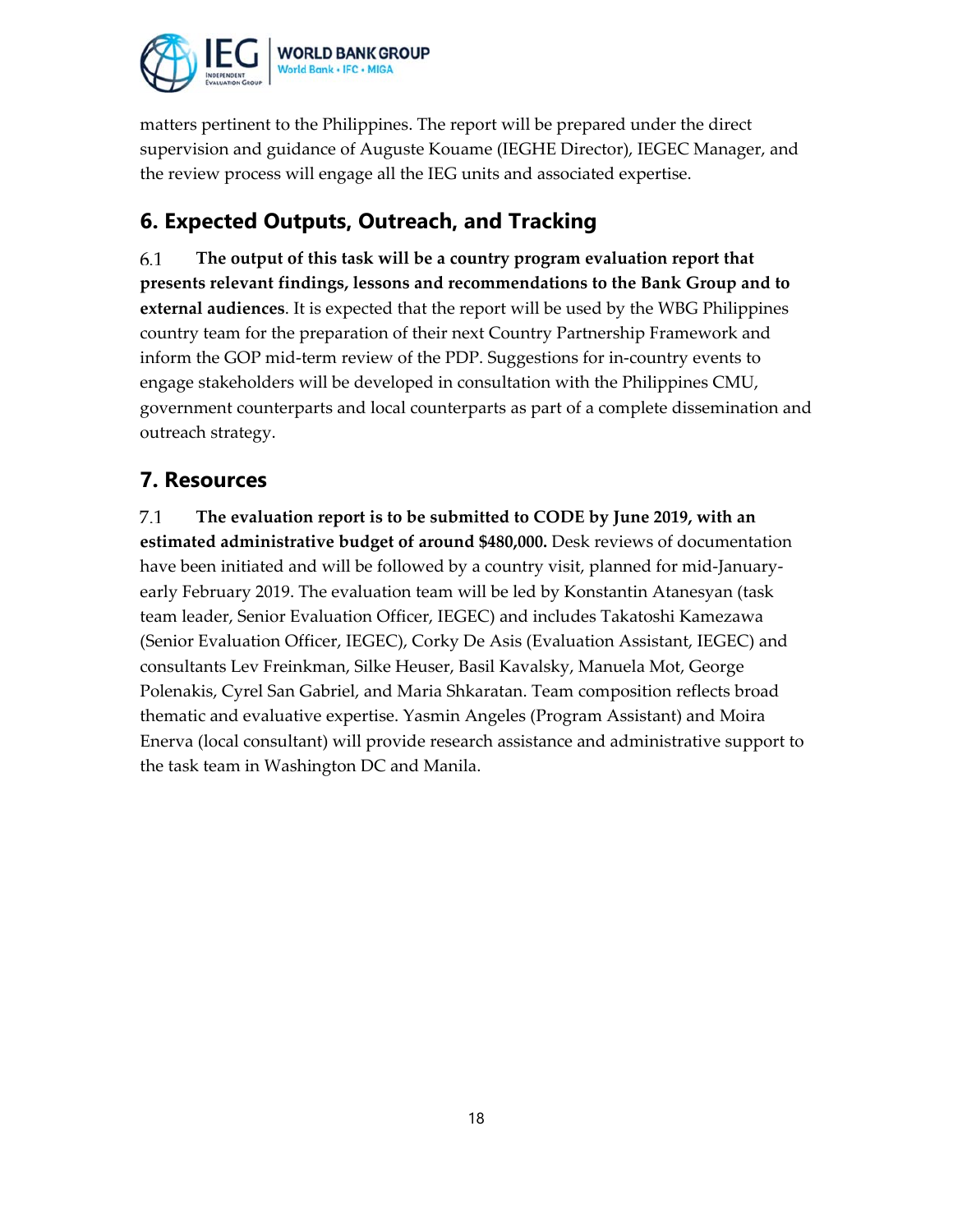

### **Appendix A. References**

- Asian Development Bank. 2018. *Philippines: Country Strategy Partnership (2018‐2023).* Manila: ADB. https://www.adb.org/documents/philippines‐country‐partnership‐strategy‐2018‐ 2023
- Asian Development Bank. 2017. Country Operations Business Plan Philippines 2018‐2020. Manila: ADB. https://www.adb.org/documents/philippines‐country‐operations‐business‐ plan‐2018‐2020
- Asian Development Bank. 2015. *2015 Guidelines for the Preparation of Country Assistance Program Evaluations and Country Partnership Strategy Final Review Validations*. Manila: ADB. https://www.adb.org/documents/guidelines‐preparation‐country‐assistance‐program‐ evaluation‐reports
- Asian Development Bank. 2011. *Country Partnership Strategy Philippines 2011‐2016.* Manila: ADB. https://www.adb.org/documents/philippines‐country‐partnership‐strategy‐2011‐2016
- Asian Development Bank. 2009. *Poverty in the Philippines. Causes, Constraints, and Opportunities.* Manila: ADB. https://www.adb.org/sites/default/files/publication/27529/poverty‐ philippines‐causes‐constraints‐opportunities.pdf
- Asian Development Bank. 2008. *Country Assistance Program Evaluations for the Philippines: Increasing Strategic Focus for Better Results (2008).* Manila: ADB. https://www.adb.org/documents/country‐assistance‐program‐evaluation‐philippines‐ increasing‐strategic‐focus‐better
- Chua, Karl Kendrick; Mylenko, Nataliya; Chaudhury, Nazmul; Figueroa‐Geron, Carolina; Hayakawa, Motoky; Enerva, Moira; 2013. *Philippine development report: creating more and better jobs*. Washington D.C.; World Bank. http://documents.worldbank.org/curated/en/895661468092965770/Philippine‐ development‐report‐creating‐more‐and‐better‐jobs
- Credit Suisse ‐ Research Institute*.* 2018*. Global Wealth Report.* https://www.credit‐ suisse.com/corporate/en/research/research‐institute/global‐wealth‐report.html
- Croissant, Aurel; Martin, Beate; Kneip, Sascha (Editors). *The Politics of Death: Political Violence in Southeast Asia. Mindanao Conflict in the Philippines: Ethno‐Religious War or Economic Conflict?* Chapter by Rizal G. Buendia*.* Southeast Asia Modernities. Lit Verlag Berlin. pp.147‐187.
- Department of Foreign Affairs and Trade Australia. *Annual report 2013‐14*. https://dfat.gov.au/about‐us/publications/corporate/annual‐reports/annual‐report‐2013‐ 2014/index.html#
- Garrett, Geoffrey. 2004. "Globalization's Missing Middle." *Foreign Affairs* 83 (6): 84–96.
- German Watch. 2013. *Global Climate Risk Index.* Bonn. https://germanwatch.org/sites/germanwatch.org/files/publication/8990.pdf
- Felipe, Jesus. 2012. *Tracking the Middle‐Income Trap: What is It, Who is in It, and Why? Part I*.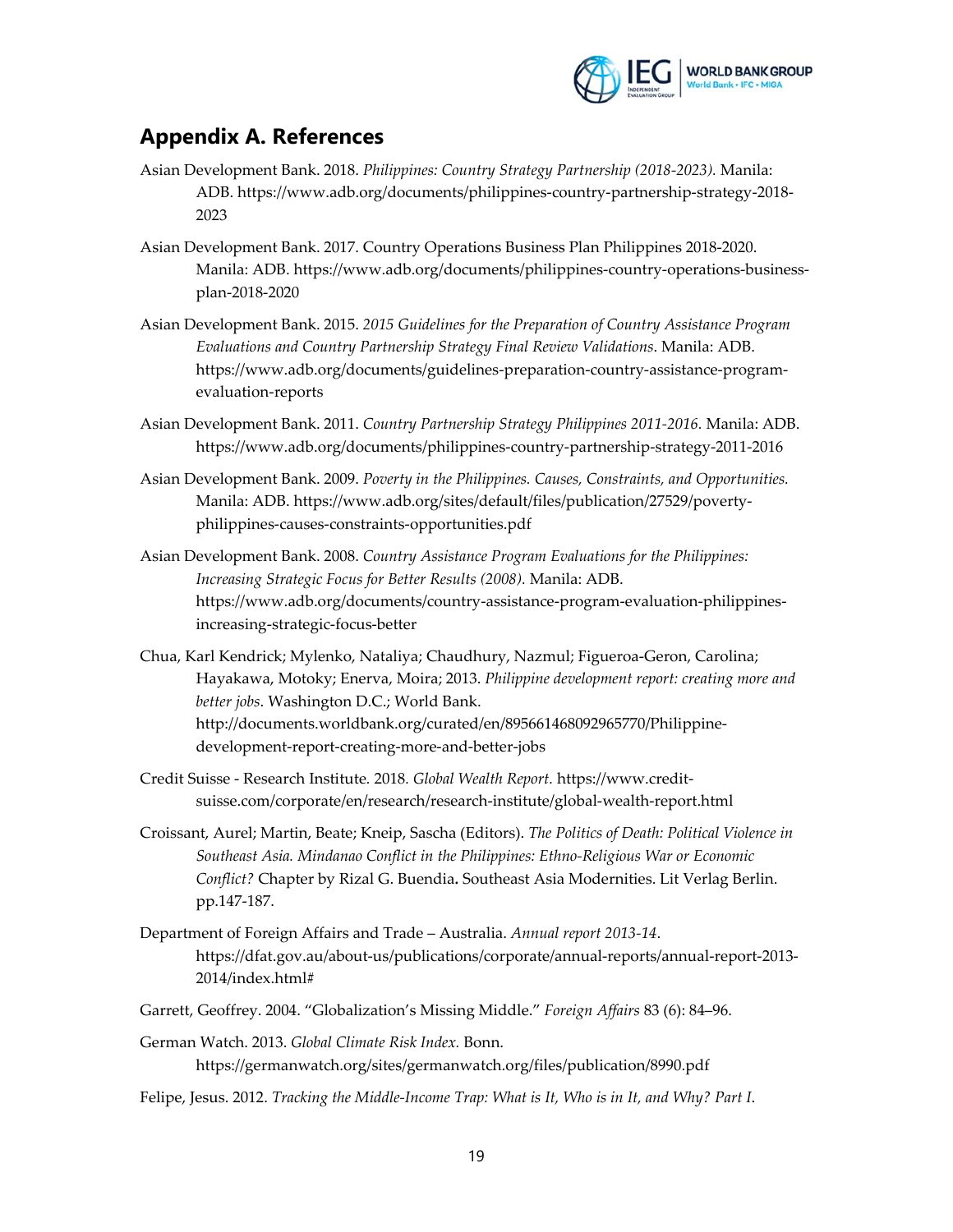

Economics Working Paper Series 306. ADB (Asian Development Bank). Manila.https://www.adb.org/sites/default/files/publication/29804/economics‐wp‐306.pdf

- Human Development Indicators. *Country Indicators Philippines.* 2018 Statistical Update. UNDP. http://hdr.undp.org/en/countries/profiles/PHL
- International Budget Partnership. 2017*. Open Budget Index Score 2017 – Philippines*. https://www.internationalbudget.org/open‐budget‐survey/results‐by‐country/country‐ info/?country=ph
- IMF (International Monetary Fund). 2018*. Philippines 2018 Article IV Consultation*. IMF. Country Report No. 18/287 Washington, D.C.: IMF. Download here https://www.imf.org/en/Publications/CR/Issues/2018/09/27/Philippines‐2018‐Article‐IV‐ Consultation‐Press‐Release‐Staff‐Report‐and‐Statement‐by‐the‐46278
- IMF (International Monetary Fund). 2016. Asean‐5 Cluster Report: Evolution of Monetary Policy Framework. Country Report no.16/176. Washington, D.C.: IMF.https://www.imf.org/en/Publications/CR/Issues/2016/12/31/Asean‐5‐Cluster‐Report‐ Evolution‐of‐Monetary‐Policy‐Frameworks‐43988
- IMF (International Monetary Fund). 2014. *Philippines: Selected Issues*. Country Report No. 14/246. Washington, D.C.: IMF https://www.imf.org/en/Publications/CR/Issues/2016/12/31/Philippines‐Selected‐Issues‐ 41835
- National Economic Development Authority Republic of the Philippines*.* 2017. *Philippine Development Plan 2017‐2022.* http://pdp.neda.gov.ph/wp‐content/uploads/2017/01/PDP‐ 2017‐2022‐07‐20‐2017.pdf
- National Economic and Development Authority Republic of the Philippines. *Philippine Development Plan 2011‐2016 Midterm Update.* http://www.neda.gov.ph/2014/08/21/philippine‐development‐plan‐2011‐2016‐midterm‐ update/
- Philippine Statistics Authority. 2018. *Employment Rate in January 2018 is Estimated at 94.7 Percent.* March 7, 2018. Manila. http://www.psa.gov.ph/content/employment‐rate‐january‐2018‐ estimated‐947‐percent
- Teehankee, Julio C. 2016. *The Philippines in 2015: the calm before the political storm.* Philippine Political Science Journal. Published online on December 12, 2016.
- The Economist*.* 2017. *Fruit and ruts. The Philippines has the most persistent poverty in South‐East Asia*. November 25, 2017*.* https://www.economist.com/asia/2017/11/25/the‐philippines‐has‐the‐ most‐persistent‐poverty‐in‐south‐east‐asia
- Transparency International. *Corruption Perception Index 2017.* https://www.transparency.org/news/feature/corruption\_perceptions\_index\_2017
- Transparency International*. Country Profile Philippines*. https://www.transparency.org/country/PHL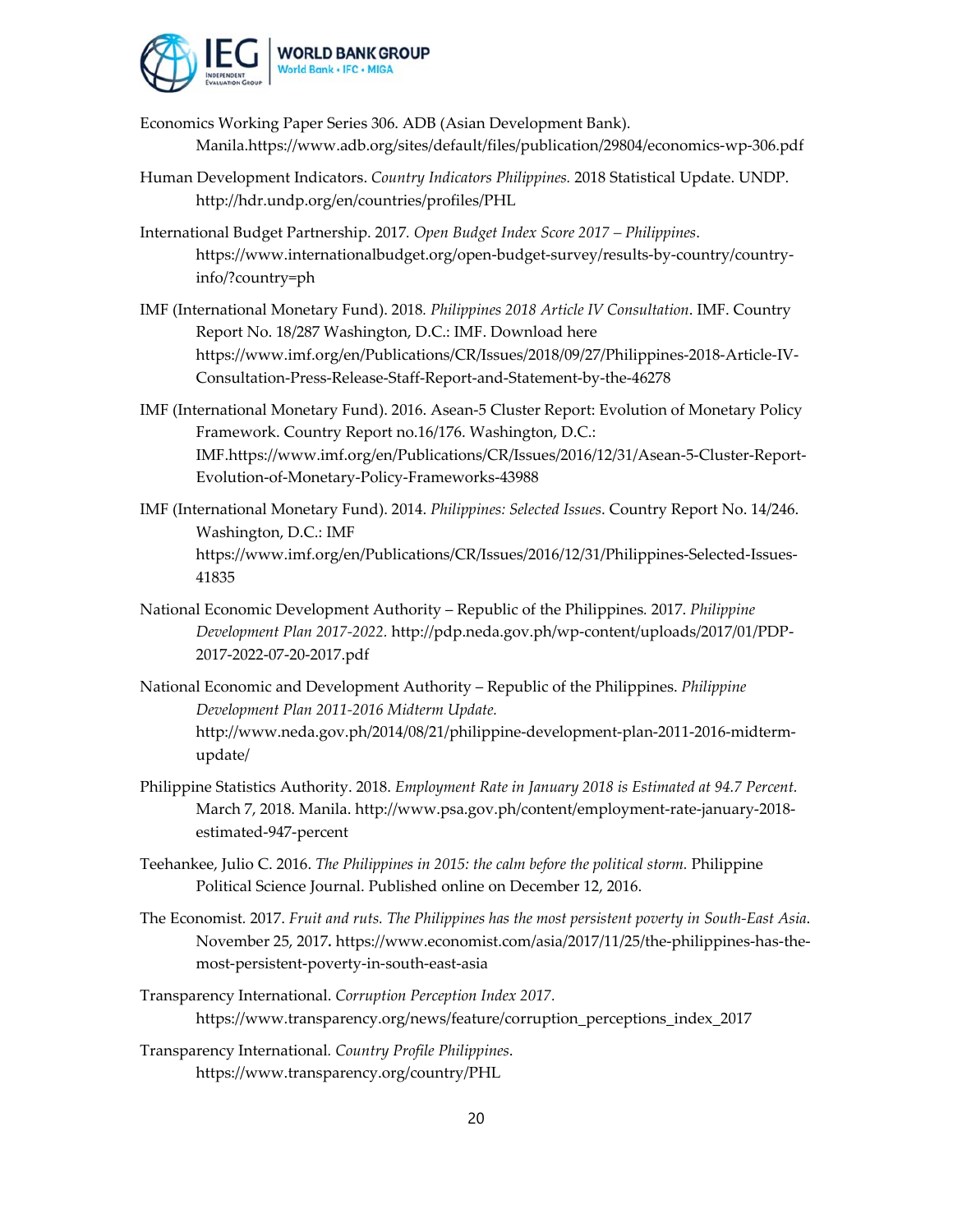

- Schiavo‐Campo, Salvatore; Judd, Mary. 2005. *The Mindanao Conflict in the Philippines – Roots, Costs, and Potential Peace Dividend*. Social Development Papers. Conflict Prevention and Reconstruction. Paper no.24/February 2005. Washington, D.C.: World Bank. http://siteresources.worldbank.org/INTCPR/214578‐ 1111996036679/20482477/WP24\_Web.pdf
- Yi, Sijia. 2016. *Ecosystems and engineering unite against disaster risk.* United Nations University. Institute for Environment and Human Security. Bonn. https://ehs.unu.edu/news/news/ecosystems‐and‐engineering‐unite‐against‐disaster‐ risk.html
- World Bank. 2009a. *Philippines ‐ Country assistance strategy for the period FY2010‐2012.* Washington, D.C.: World Bank.

http://documents.worldbank.org/curated/en/121651468108548951/Philippines‐Country‐ assistance‐strategy‐for‐the‐period‐FY2010‐2012

- ———.2009b. *Philippines ‐ Country environmental analysis.* Washington, D.C.: World Bank. http://documents.worldbank.org/curated/en/381381468092951045/Philippines‐Country‐ environmental‐analysis
- ———.2009c. *Water District Development Project*. Project Performance Assessment Report. Independent Evaluation Group. Washington, D.C.: World Bank https://ieg.worldbankgroup.org/sites/default/files/Data/reports/philippines\_ppar\_06.30.2 009.pdf
- ———. 2009d. *Philippines third rural finance project*. Project Performance Assessment Report 48671. Independent Evaluation Group. Washington, D.C.: World Bank. http://ieg.worldbankgroup.org/sites/default/files/Data/reports/PPAR\_Philippines\_3rd\_R ural\_Finance\_Project.pdf
- ———.2010. *The World Bank Groupʹs response to the global economic crisis: phase one.* Independent Evaluation Group. Washington, D.C.: World Bank. http://ieg.worldbankgroup.org/sites/default/files/Data/reports/Global\_Econ\_Crisis‐ full.pdf
- ———.2011a. *Philippines ‐ Nutrition at a glance (English)*. Philippines. Washington D.C.; World Bank. http://documents.worldbank.org/curated/en/329051468294666308/Philippines‐ Nutrition‐at‐a‐glance
- ———.2011b. *Philippines ‐ Country assistance strategy progress report*. Washington, D.C.: World Bank. http://documents.worldbank.org/curated/en/250671468295520776/Philippines‐ Country‐assistance‐strategy‐progress‐report
- ———. 2011c. *Growth and Productivity in Agriculture and Agribusiness: Evaluative Lessons from World Bank Group Experience*. Independent Evaluation Group. Washington, DC: World Bank*. https://openknowledge.worldbank.org/handle/10986/2279*
- ———.2011d. *Social Safety Nets: An Evaluation of World Bank Support, 2000–2010.* Independent Evaluation Group*.* Washington, D.C.: World Bank.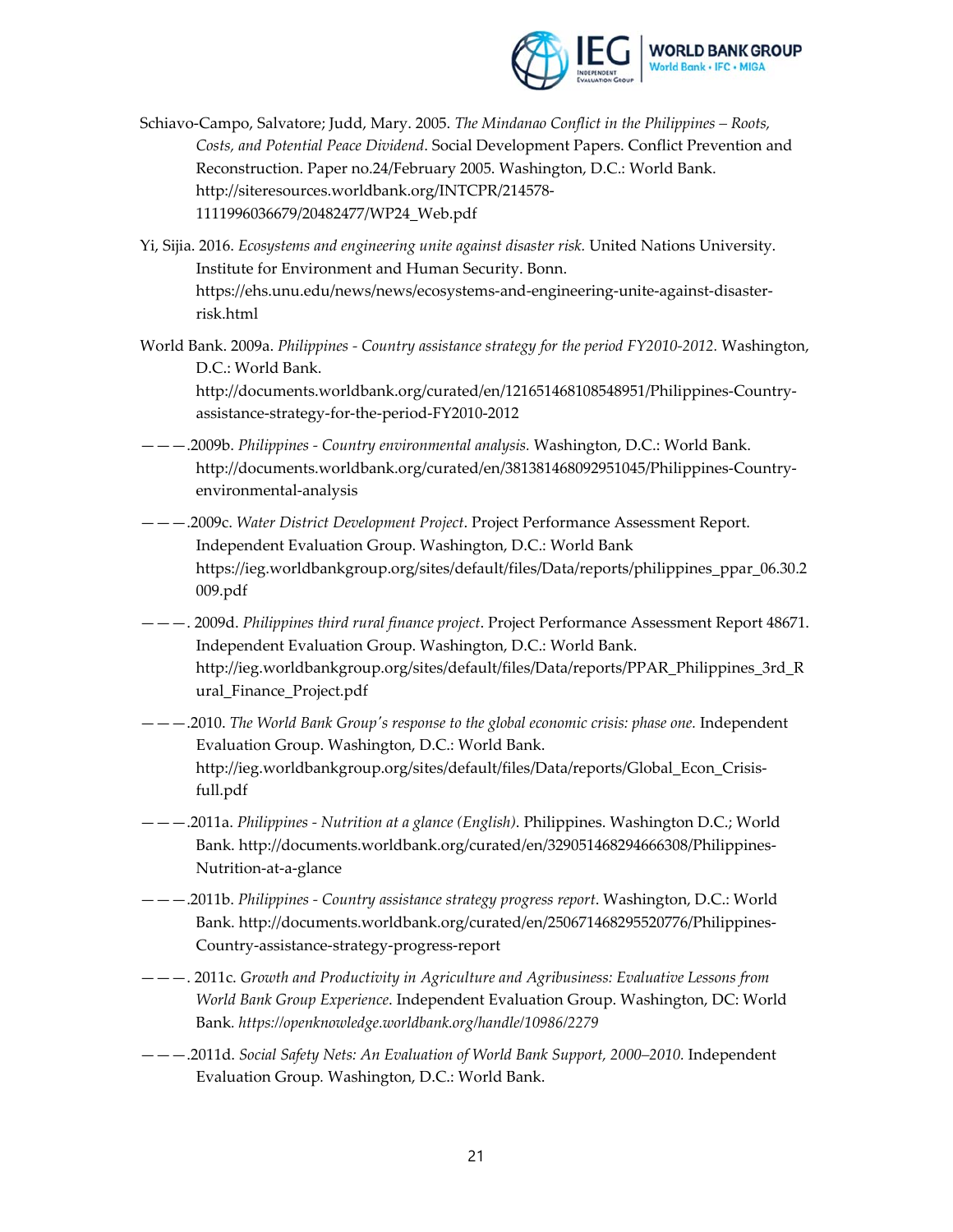

http://documents.worldbank.org/curated/en/454481468165258565/Social-safety-nets-anevaluation‐of‐World‐Bank‐support‐2000‐2010

- ———.2012a. *An evaluation of the 2007 Strategy and Implementation Plan. World Bank Country‐Level Engagement on Governance and Anticorruption: Desk Review Data for Country Programs and Projects*. Independent Evaluation Group. Washington, D.C.: World Bank http://ieg.worldbankgroup.org/sites/default/files/Data/reports/gac\_eval.pdf
- ———.2012b. *The World Bank Groupʹs Response to the Global Economic Crisis Phase 2*. Independent Evaluation Group. Washington, D.C.: World Bank. http://ieg.worldbankgroup.org/sites/default/files/Data/reports/crisis2\_full\_report.pdf
- ———. 2012c. *Inclusive Green Growth ‐ The Pathway to Sustainable Development.* Washington, D.C.: World Bank.

http://documents.worldbank.org/curated/en/368361468313515918/pdf/691250PUB0Publ06 7902B09780821395516.pdf

- ———.2012d. *Youth Employment Programs: An Evaluation of World Bank and International Finance Corporation Support*. Independent Evaluation Group. Washington, D.C.: World Bank. *https://openknowledge.worldbank.org/handle/10986/12225*
- ———.2013*. The World Bank Group and the Global Food Crisis: An Evaluation of the World Bank Group Response.* Independent Evaluation Group. Washington, D.C.: World Bank. http://ieg.worldbankgroup.org/sites/default/files/Data/reports/food\_crisis\_eval\_1.pdf
- ———.2014a. *Philippines ‐ Country partnership strategy for the period FY2015‐2018*. Washington D.C.: World Bank.

http://documents.worldbank.org/curated/en/328351468332470964/Philippines‐Country‐ partnership‐strategy‐for‐the‐period‐FY2015‐2018

———.2014b. *Philippines ‐ Philippines Country Assistance Strategy (CAS): CAS Progress Report ()*. Washington, D.C.: World Bank. http://documents.worldbank.org/curated/en/925761468092648723/Philippines‐ Philippines‐Country‐Assistance‐Strategy‐CAS‐CAS‐Progress‐Report

### ———. 2014c. *CPSCR Review FY10‐FY13.* Independent Evaluation Group. Washington, D.C.: World Bank.

http://documents.worldbank.org/curated/en/925761468092648723/pdf/884460CASCR0P10 10Box385225B00OUO090.pdf

- ———.2014d. *Past and Future: Bank–IFC Cooperation at the Country Strategy Level.* Independent Evaluation Group. Washington, D.C.: World Bank. https://ieg.worldbankgroup.org/sites/default/files/Data/reports/LrngNote.PastandFuture. BankIFC\_Cooperation.pdf
- ———.2015a. *The Poverty Focus of Country Program: Lessons from World Bank Experience.* Independent Evaluation Group. Washington, D.C.: World Bank. *https://openknowledge.worldbank.org/handle/10986/22486*
- ———.2015b. *World Bank Annual Report 2015.* Washington, D.C.: World Bank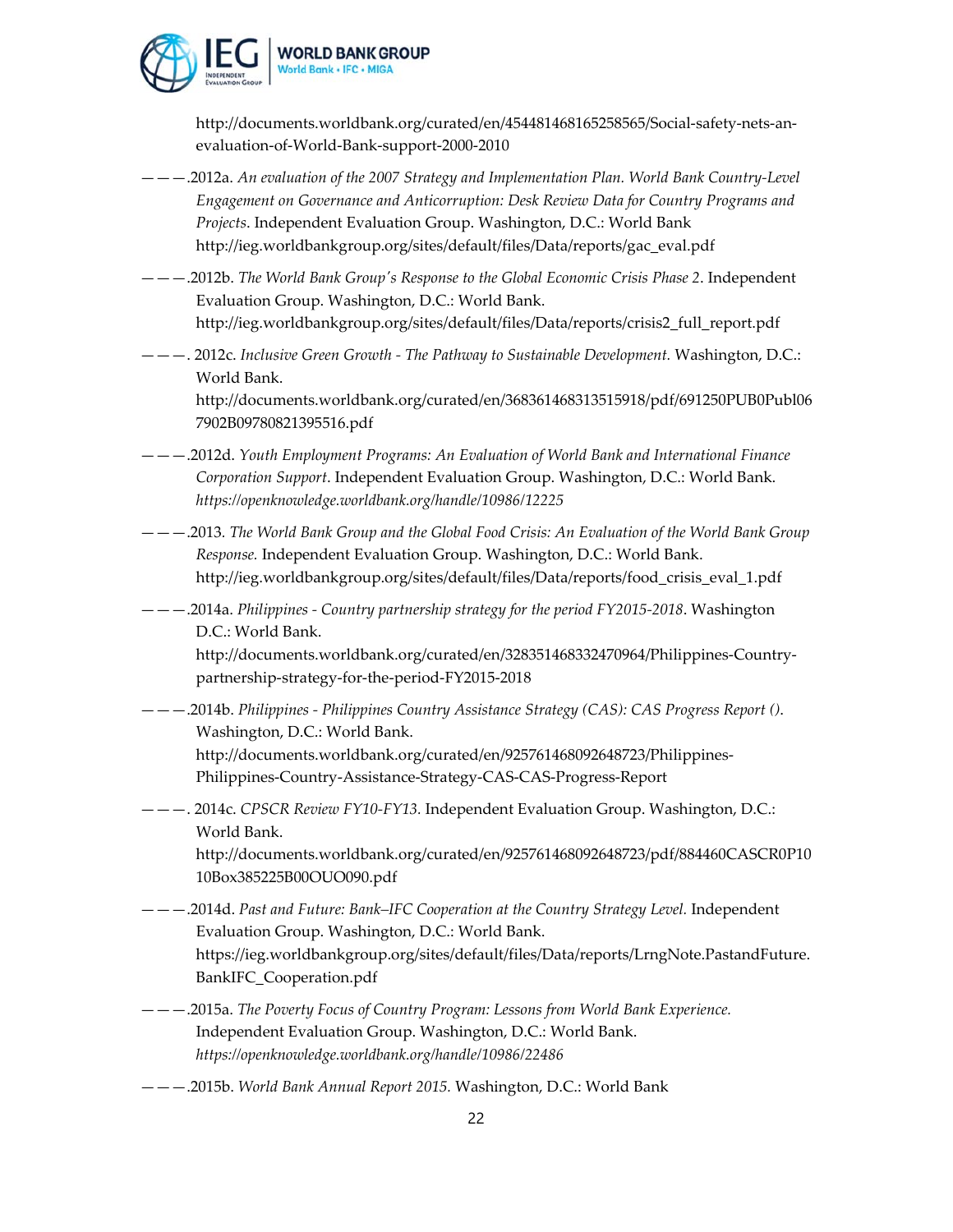

- ———. 2015c*. Investment Climate Reforms: An Independent Evaluation of World Bank Group Support to Reforms of Business Regulations.* Independent Evaluation Group. Washington, D.C: World Bank. *https://openknowledge.worldbank.org/handle/10986/22724*
- ———.2016a. *World Bank Group Engagement in Situations of Fragility, Conflict, and Violence.* Independent Evaluation Group. Washington, D.C.: World Bank. https://openknowledge.worldbank.org/handle/10986/24915
- ———.2016b. *Financial Viability of the Electricity Sector in Developing Countries: Recent Trends and Effectiveness of World Bank Interventions.* Independent Evaluation Group. Washington, D.C.: World Bank http://documents.worldbank.org/curated/en/137421472118276977/pdf/108007‐WP‐ PUBLIC‐IEG.pdf
- ———.2016c. *Forward Look – A Vision for the World Bank Group in 2030.* Washington, D.C.: World Bank. http://pubdocs.worldbank.org/en/545241485963738230/DC2016‐0008.pdf
- ———. 2016d. *World Bank Group support for housing finance: an IEG learning product*. Independent Evaluation Group. Washington, D.C.: World Bank Group. http://documents.worldbank.org/curated/en/378441467992816192/World‐Bank‐Group‐ support‐for‐housing‐finance‐an‐IEG‐learning‐product
- ———. 2016e. *World Bank Group Climate Action Plan 2016‐2020.* Washington, D.C.: World Bank. https://openknowledge.worldbank.org/bitstream/handle/10986/24451/K8860.pdf?sequenc e=2&isAllowed=y
- ———. 2016f. *Industry Competitiveness and Jobs. An Evaluation of World Bank Group Industry‐Specific Support to Promote Industry Competitiveness and Its Implications for Jobs. Independent Evaluation Group.* Washington, D.C.: World Bank https://ieg.worldbankgroup.org/sites/default/files/Data/Evaluation/files/industry‐ competitiveness‐and‐jobs.pdf
- ———.2017a. *Philippines ‐ Performance and learning review of the country partnership strategy for the period FY15 ‐ FY19 (English)*. Washington, D.C: World Bank. http://documents.worldbank.org/curated/en/516821504404047783/Philippines‐ Performance-and-learning-review-of-the-country-partnership-strategy-for-the-period-FY15‐FY19
- ———.2017b. *World Bank Group Engagement in Upper‐Middle‐Income Countries: Evidence from IEG Evaluations.* IEG Synthesis Report. Independent Evaluation Group. Washington, D.C.: World Bank
	- https://ieg.worldbankgroup.org/sites/default/files/Data/Evaluation/files/umic\_report.pdf
- ———. 2017c. *World Bank Group Engagement with the Philippines. Evidence from Independent Evaluation Group Evaluations.* Addendum to the IEG Synthesis Report *World Bank Engagement in Upper‐Middle‐Income Countries.* Washington, D.C.: *World Bank.*
- ———. 2017d. *Improving Basic Health: The World Bank's Experience in the Philippines*. Project Performance Assessment Report 114021. Independent Evaluation Group. Washington,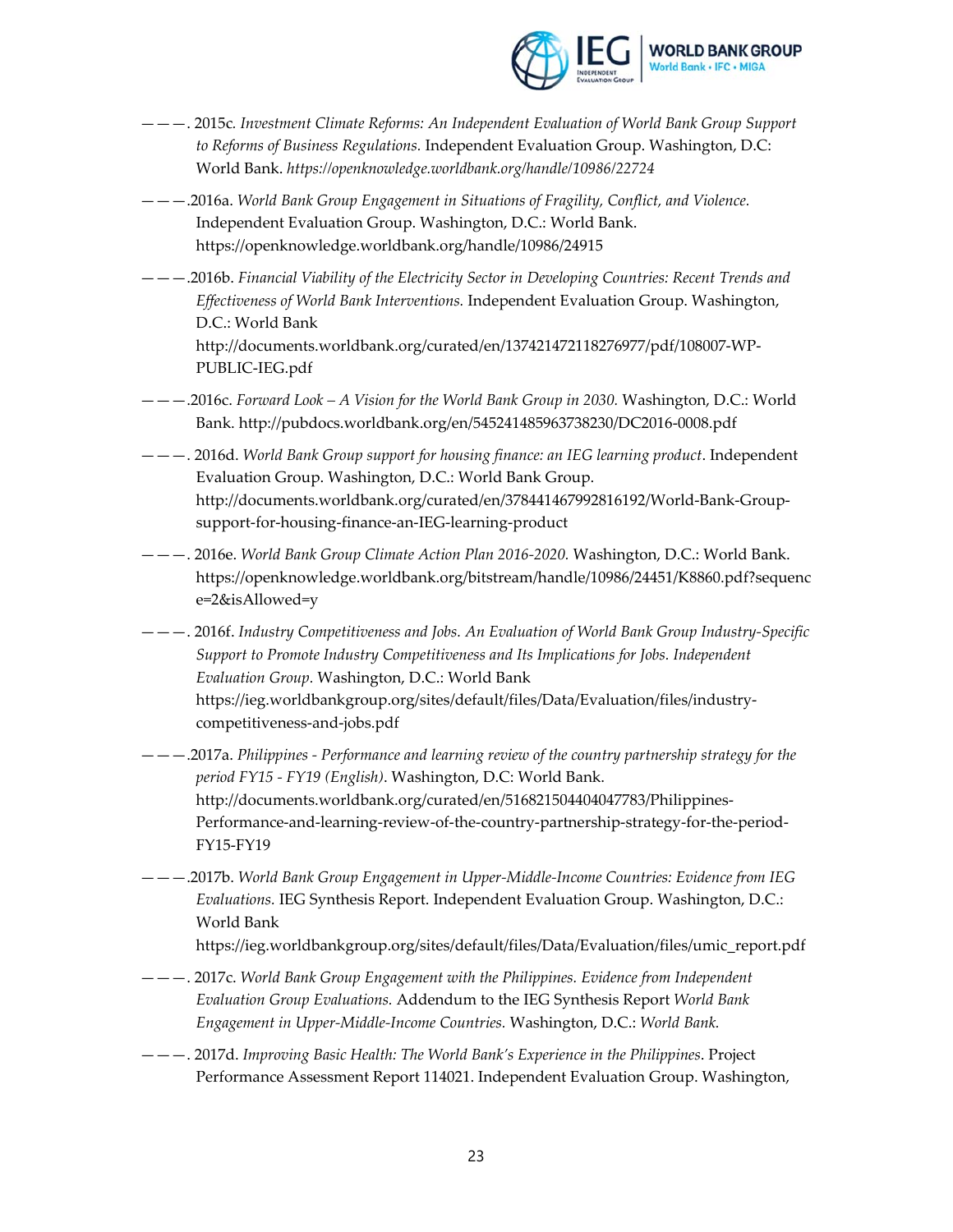

D.C.: World Bank. http://ieg.worldbankgroup.org/sites/default/files/Data/reports/ppar‐ philippineshealth‐10062017\_0.pdf

———.2017e. *Mobile metropolises: urban transport matter: an IEG evaluation of the World Bank Groupʹs support for urban transport*. Independent Evaluation Group. Washington, D.C.: World Bank.

https://ieg.worldbankgroup.org/sites/default/files/Data/Evaluation/files/urbantransport.p df

———. 2017f. *The Philippines. Disaster Risk Management Development Policy Loan with a Catastrophe Deferred Drawdown Option*. Project Performance Assessment Report 114746. Independent Evaluation Group. Washington D.C.: World Bank.

https://ieg.worldbankgroup.org/sites/default/files/Data/reports/ppar‐philippinesdisaster‐ 07172017.pdf

- ———. 2017g. *Philippines ‐ Urbanization review: fostering competitive, sustainable and inclusive cities.* Working Paper. Washington D.C. *World Bank*
- ———.2018a. *Higher Productivity is Key to Prosperous Philippines*. Press Release. Washington D.C.: World Bank. https://www.worldbank.org/en/news/press-release/2018/09/24/higherproductivity‐is‐key‐to‐prosperous‐philippines‐‐‐world‐bank
- ———.2018b. *Making growth work for the poor: a poverty assessment for the Philippines.* Washington, D.C.: World Bank Group.

http://documents.worldbank.org/curated/en/273631527594735491/Making‐growth‐work‐ for‐the‐poor‐a‐poverty‐assessment‐for‐the‐Philippines

- ———. 2018c*. Support for Basic Education Reform 2006‐12*. Project Performance Assessment Report
- 117900. Independent Evaluation Group. Washington, D.C.: World Bank. https://ieg.worldbankgroup.org/sites/default/files/Data/reports/ppar\_philippineseducatio nreform.pdf
- ———. *World Bank Group Support to Public‐Private Partnerships. Lessons from experience in client countries, FY02‐12.* Independent Evaluation Group. Washington, D.C.: World Bank https://ieg.worldbankgroup.org/sites/default/files/Data/Evaluation/files/ppp\_eval\_updat ed2.pdf
- ———. *Worldwide Governance Indicators.* Washington, D.C.: World Bank. http://databank.worldbank.org/data/id/ceea4d8b?Report\_Name=WGI‐Table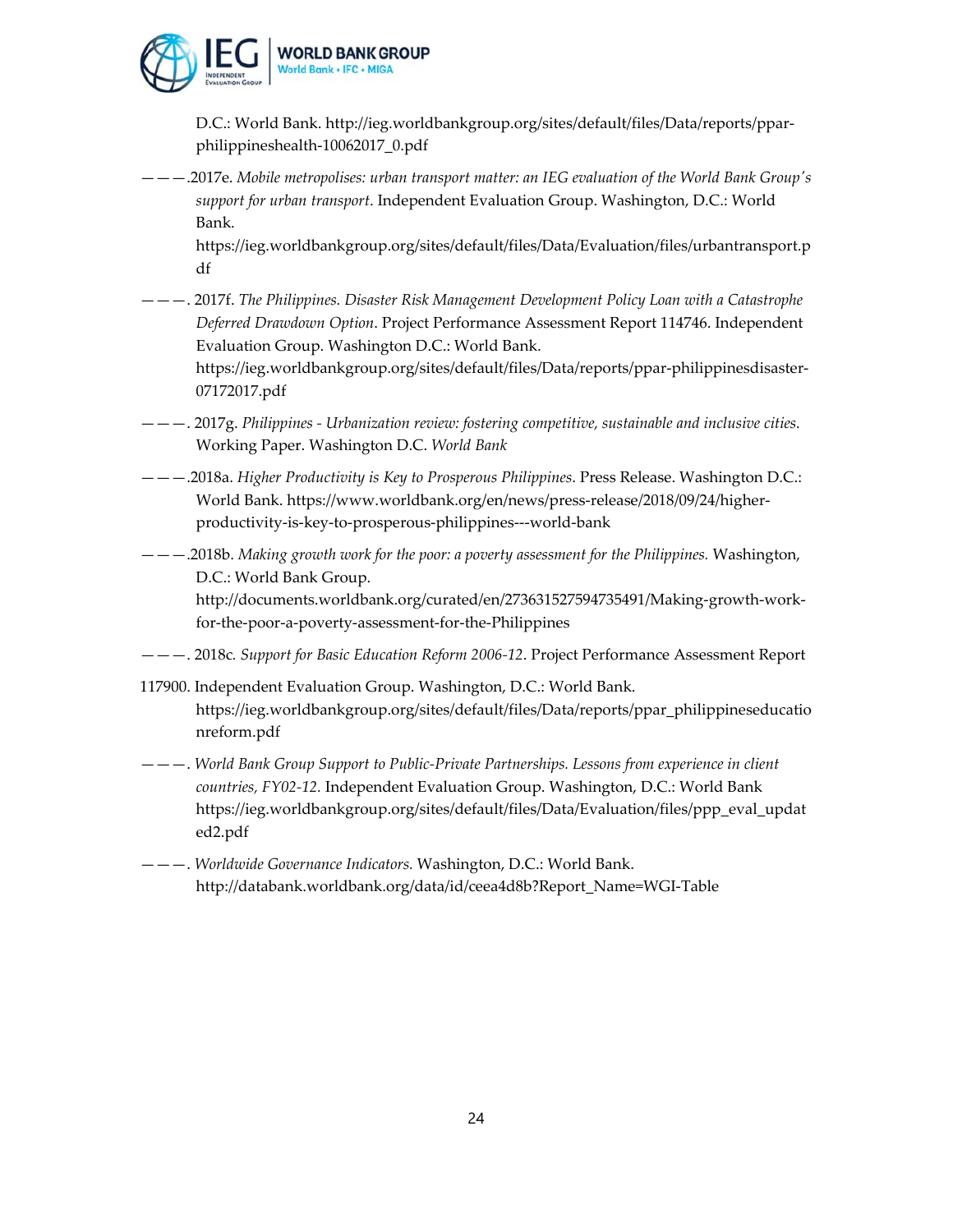

# **Appendix B. Evaluation Design Matrix**

|                                                                                                                                                                          |                                                                                                   |                                                         | Data                                         | Data                                                           |                                                                                                                        |
|--------------------------------------------------------------------------------------------------------------------------------------------------------------------------|---------------------------------------------------------------------------------------------------|---------------------------------------------------------|----------------------------------------------|----------------------------------------------------------------|------------------------------------------------------------------------------------------------------------------------|
|                                                                                                                                                                          | Information                                                                                       | Information                                             | Collection                                   | <b>Analysis</b>                                                | Strengths and                                                                                                          |
| <b>Key Questions</b>                                                                                                                                                     | Required                                                                                          | <b>Sources</b>                                          | <b>Methods</b>                               | <b>Methods</b>                                                 | Limitations                                                                                                            |
| To what extent were<br>the WBG strategic<br>positioning and the                                                                                                          | Country context                                                                                   | <b>WBG</b> strategies                                   | Downloading<br>relevant WBG<br>documents     | Content<br>analysis                                            | Data and literature<br>availability uneven<br>across sectors, agencies,                                                |
| scope of<br>engagement relevant<br>for and aligned with<br>the country's main                                                                                            | Country and<br><b>WBG</b><br>development<br>strategies                                            | Government<br>strategies and<br>National<br>Development | Past<br>evaluations                          | Benchmarking<br>and statistical<br>analyses                    | and provinces<br>M&E quality                                                                                           |
| development<br>constraints, and its<br>development<br>ambition?                                                                                                          | Other partners<br>strategies and<br>roles                                                         | Plans<br>External and<br>internal macro<br>and socio-   | Consulting<br>government<br>websites         | Qualitative<br>content analysis<br>of interviews               | Security risks in<br>Mindanao<br>Need to ensure                                                                        |
| How and to what<br>extent did the WBG<br>program's                                                                                                                       | Analytical<br>design of<br>lending and<br>economic work                                           | economic<br>databases                                   | Partner data<br>from IMF, UN,<br>ADB, others | Project<br>portfolio<br>analyses                               | consistency across<br>several data sources -<br>WBG, ABD, UN and                                                       |
| combination of<br>instruments and<br>engagement in the                                                                                                                   | in the country<br>context                                                                         | WBG project,<br>ASA and<br>research files               | Using external<br>data sources               | Desk reviews of<br>country                                     | Philippines official<br>databases                                                                                      |
| Philippines<br>contribute to<br>achieving<br>development results                                                                                                         | Country risk<br>analysis                                                                          | Stakeholder<br>interviews                               | Standard<br>templates                        | strategies and<br>evidence from<br>IEG project and<br>thematic | Interviewee sample<br>limitations                                                                                      |
| in the country in an<br>effective and<br>efficient manner?                                                                                                               | Market access<br>data                                                                             | Analysis of<br>research                                 | (ASA)                                        | evaluations<br>ASA relevance                                   | Difficulties and<br>sensitivities involved in<br>assessing political<br>economy                                        |
| To what extent did<br>the WBG coordinate<br>internally, and<br>collaborate externally<br>with other<br>development<br>partners taking into<br>account its<br>comparative | Firm level data<br>Data on<br>performance in<br>various sectors<br>(governance,<br>HD, PSD, etc.) | Outreach                                                |                                              | and utility<br>assessment                                      | Need for sensitivity to<br>the role of WBG in the<br>Philippines in this<br>juncture in view of<br>political realities |
| advantages, other<br>partners' strengths,<br>and GOP's<br>preferences?                                                                                                   |                                                                                                   |                                                         |                                              |                                                                |                                                                                                                        |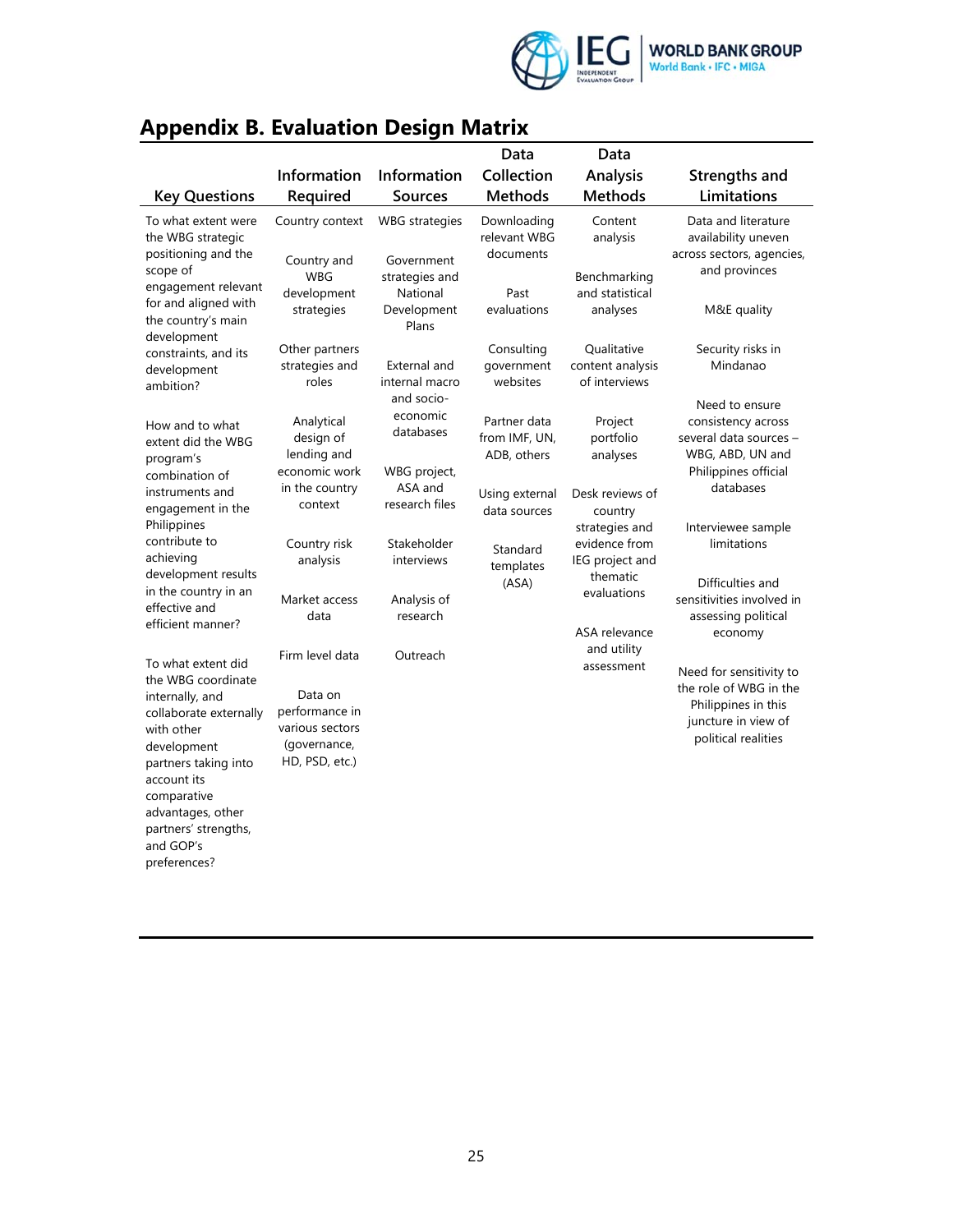

# **Appendix C. Examples of Evaluation Questions Related to Specific Evaluation Pillars**

### **Pillar 1: Macroeconomic Stability and Good Governance**

- How effective has the WBG been in supporting government transparency, accountability and other governance issues in the Philippines?
- How effective has the WBG been in helping the Philippines to address structural issues in its revenue base including raising the revenue levels and leveling the playing field for taxpayers? Has the Bank successfully supported more efficient expenditure management and more effective expenditure allocation?
- How successful was the WBG in addressing the key political economy constraints while promoting the tax reform agenda? What did undermine its effectiveness in dealing with the most sensitive expenditure reform issues (e.g. rice subsidy)? How productive was its engagement with the National legislature and other core non‐government players (e.g. large business)?
- To what extent did the WBG contribute to modernizing PFM at national and local government levels in the Philippines? How effective has the WBG been in terms of supporting the strengthening of the fiscal risk management framework and practices?
- To what extent effectiveness of the WBG support for governance reforms was affected by the lack in the portfolio of a self‐standing public administration investment project(s)?
- How effective was the WBG's ASA program in terms of its policy impact and building stronger reform coalitions? What was the impact of ASA program on local analytical capacity, including in the NGO sector? Should the Bank move more aggressively towards the RAS?
- To what extent did the WBG support in the Philippines contribute to the country's decentralization agenda and building government capacity at the subnational level?

#### 7.2 **Pillar 2. Private sector‐led economic growth:**

 How effective has been the Bank's dialogue with the Government and other stakeholders on identifying the critical issues for private sector development? Did the WBG engage in the most relevant areas for advancing the country's global competitiveness?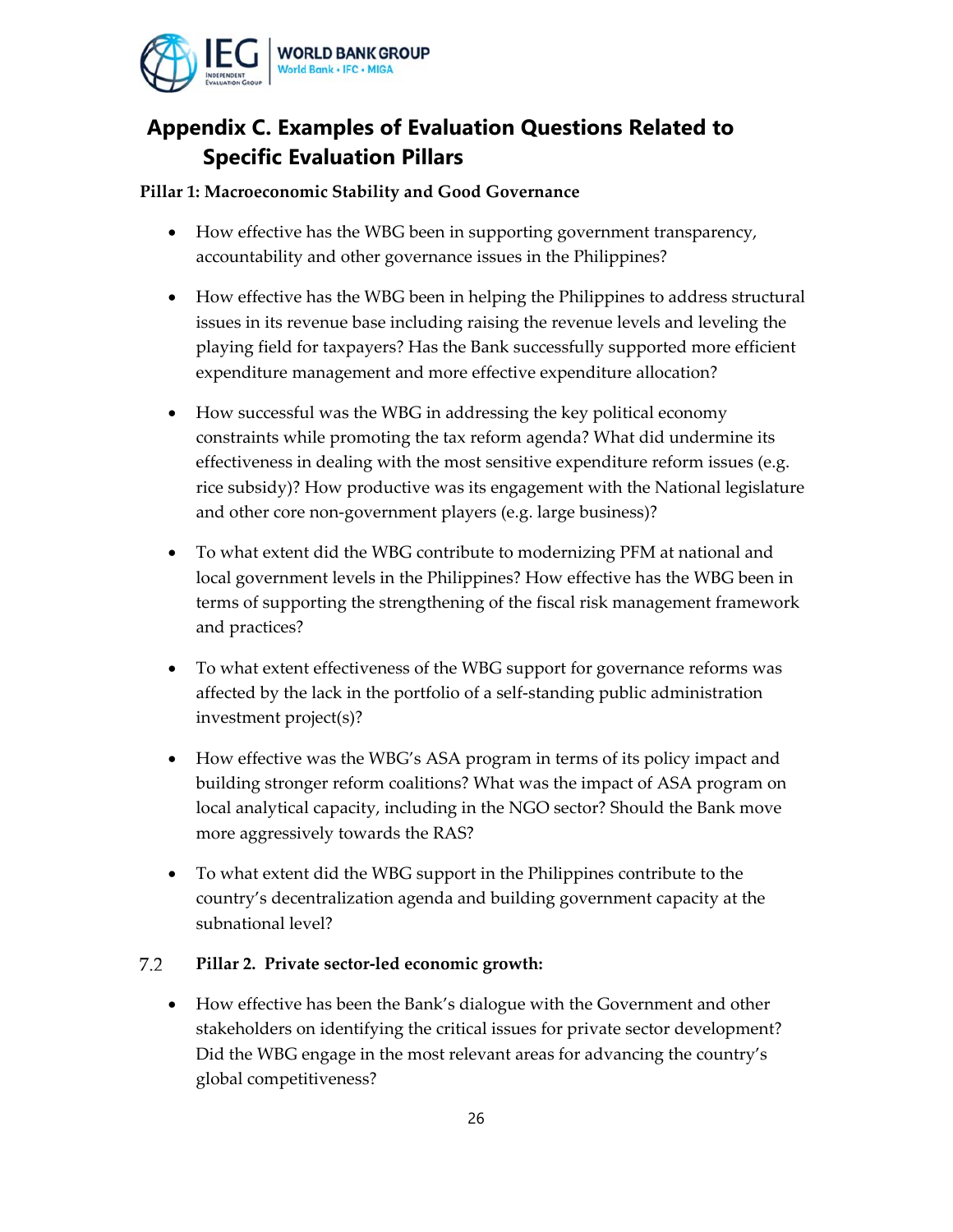

- To what extent did the WBG contribute to improving investment climate and access to finance for the private sector in the Philippines?
- To want extent did the WBG contribute to increasing growth, productivity, and jobs in rural areas?
- How successful was the WBG in helping to develop better models of infrastructure finance and management?
- How effective has been the WBG in introducing private sector-led solutions in conflict affected areas in Mindanao?
- How effective was the WBG in leveraging the resources and expertise of the IBRD and IFC to help mobilize private sector investment and support job creation, i.e. applying the One WBG approach in the Philippines? What were the main challenges (if any) in advancing cooperation between the IBRD and IFC? What were the reasons for absence of MIGA operations in the country?
- How effective was the WBG in promoting PPPs in the Philippines? What were (if any) the comparative advantages of WBG institutions vis‐à‐vis other participants in PPP?
- What were the reasons for absence of MIGA operations in the country, and possible opportunities lost?

#### 7.3 **Pillar 3: Better services for the poor**:

- How effective was the Bank's dialogue with the Government on the issue of inequality of income and its impact on poverty outcomes?
- What factors have contributed to the slow pace of improvement in raising the quality of education and health and the role of these sectors in reducing poverty? Could the Bank have done more to support this?
- With population movement into the cities, urban poverty has been increasing. Has the Bank been sufficiently pro‐active in this area?
- The Bank supports a large CDD program which now needs to be mainstreamed into the local government system in the country. To what extent have the Bank's activities in this area facilitated this mainstreaming?
- How has the Bank's large program of ASA in this area been absorbed, has it had an impact, and does the Bank need to continue to run such a large program?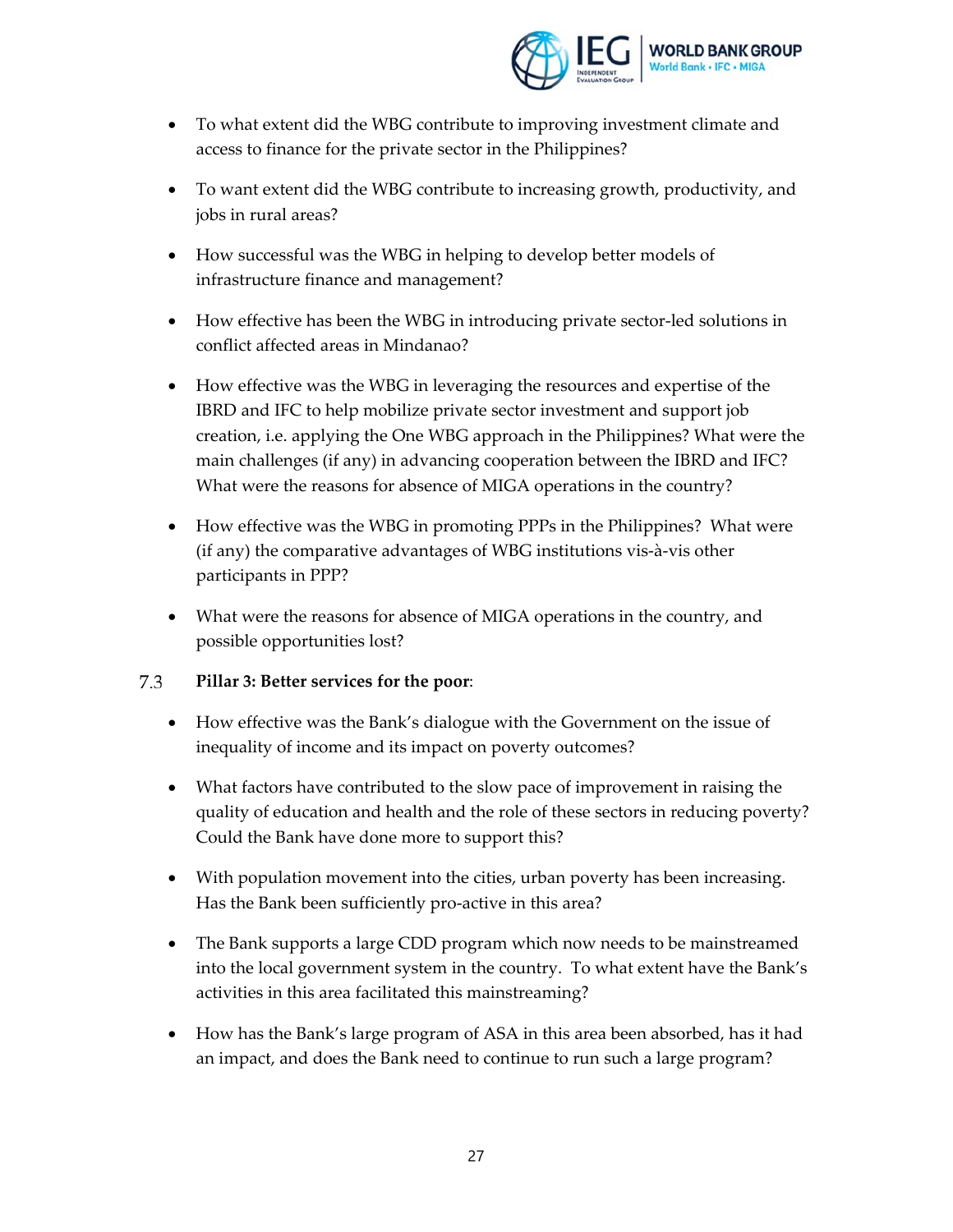

#### 7.4 **Pillar 4: Improving Resilience**

- How effective has the WBG been in increasing the country's resilience to natural disasters particularly with respect to: (i) strengthening institutional capacity to disaster risk management at national and local levels; (ii) mainstreaming disaster risk reduction measures in local government planning and budgeting; and (iii) mitigating the fiscal impact and increasing the financial resilience of the government and communities against natural disasters?
- How effective was the WBG's support for climate change and environment in terms of natural resource management and mainstreaming climate change adaptation measures?
- How effective is the WBG in responding to the country's infrastructure gaps? To what extent did it leverage "one WBG" in terms of global knowledge and experience in infrastructure financing and implementing complex operations (e.g. BRT)?
- How is the WBG positioning itself to support the government's ambitious "Golden Age of Infrastructure" program in the context of limited IBRD financing?
- How effective was the WBG's ASA in terms of strengthening capacity and influencing policy in these areas?
- How effective was the WBG program in Mindanao in terms of promoting conflict sensitivity of development programs and increasing access to services in conflict affected areas? What has been the impact of WBG work in building trust within communities and between citizens and state? To what extent are WBG interventions scalable and sustainable?